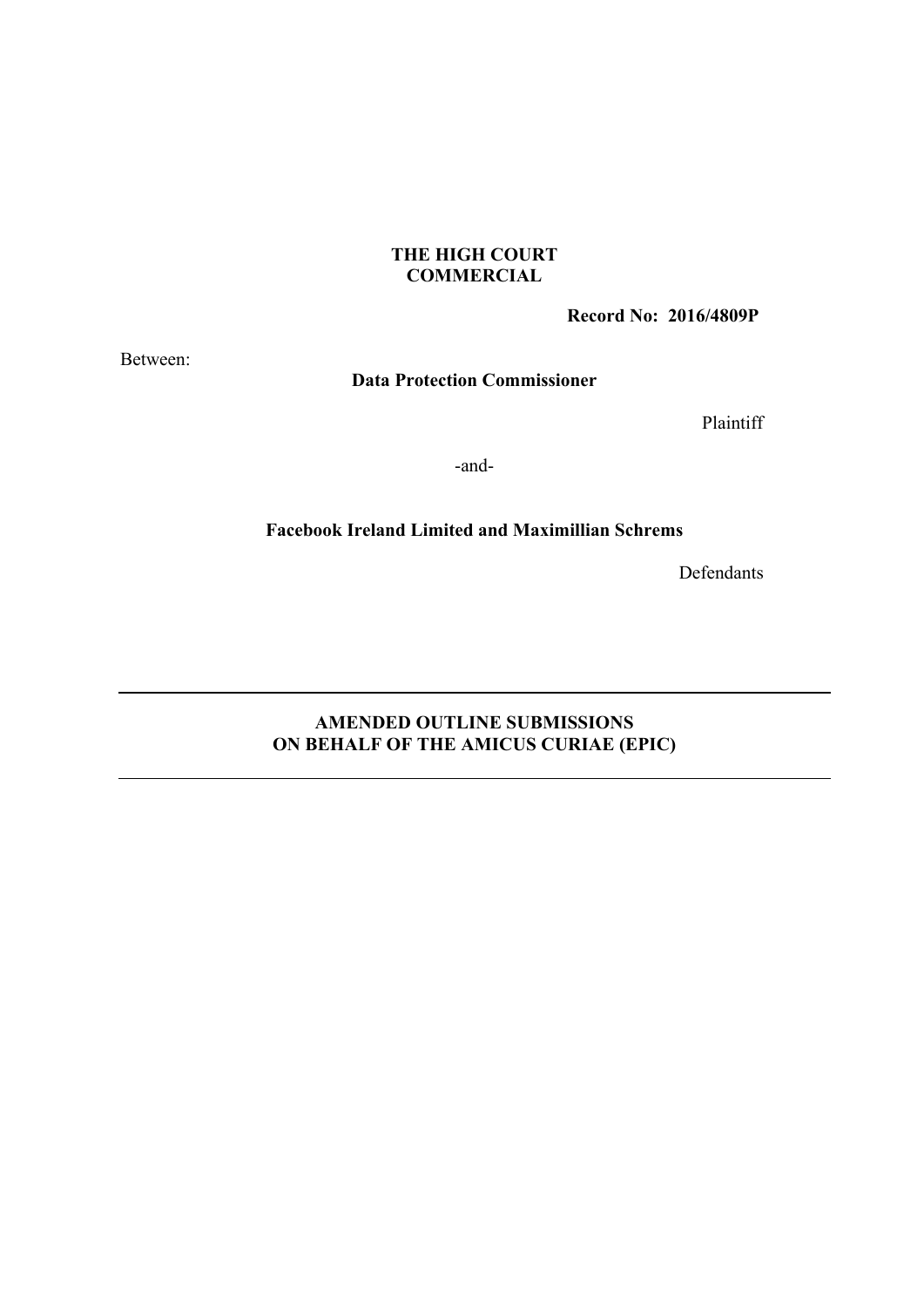# **I. INTRODUCTION**

- 1. The Electronic Privacy Information Center (EPIC) makes the following submissions as *amicus curiae* in the proceedings. These amended submissions are delivered pursuant to the Direction of the Court made on 20 February 2017.
- 2. EPIC is an independent, public interest, non-profit research and educational organization based in Washington, D.C. EPIC was established to focus public attention on emerging privacy and civil liberties issues and to protect privacy, freedom of expression, and democratic values in the information age. EPIC has served as amicus curiae in many cases in U.S. courts. EPIC also recently intervened in the case of *10 Human rights organizations and others v. the UK* (App No. 24960/15) before the European Court of Human Rights concerning whether alleged surveillance activities by MI5, MI6, and GCHQ violated Article 8 of the European Convention of Human Rights.
- 3. EPIC has a direct interest in these proceedings because they concern U.S. privacy protections and remedies as well as transnational personal data transfers to the U.S. by companies such as Facebook Ireland (FB-I). EPIC considers this an issue of broad international significance.
- 4. At paragraph 9(ii) of the judgment accepting EPIC as amicus in this case, McGovern J. concluded that EPIC could "offer a counterbalancing perspective from the US Government on the position in the U.S."<sup>1</sup> Respecting the Court's ruling, these submissions are limited to addressing issues of U.S. privacy and surveillance law and the availability of legal remedies in the U.S. for E.U. citizens, who may feel that their privacy rights have been breached by the U.S. Intelligence Community. E.U. law is touched upon briefly to provide context for that analysis of US law.
- 5. While it is not the role of EPIC to compare surveillance and data privacy laws of the E.U. to those of the U.S., it is respectfully submitted that the very recent decision of the CJEU in **Watson**<sup>2</sup> may be of considerable assistance to the Irish High Court. The case concerned the compatibility of mass data retention (and access thereto by the authorities), under the national regimes of the United Kingdom and Sweden, with Articles 7 and 8 of the E.U. Charter of Fundamental Rights ('the Charter'), and is valuable in illustrating the interaction between E.U. data protection law and national security regimes.

# **II. RIGHTS UNDER ARTICLES 7, 8, AND 47 OF THE E.U. CHARTER (EUCFR)**

6. The Plaintiff Commissioner highlights in her Statement of Claim that the standard contractual clauses (SCCs) associated with data transfers from the E.U. (and in particular

<sup>&</sup>lt;sup>1</sup> Data Protection Commissioner v Facebook Ireland and Schrems, judgment of McGovern J. delivered 19<sup>th</sup> July 2016 [2016] IEHC 414.

<sup>2</sup> Judgment 21 December 2016 *Watson,* Joined Cases C-203/15 and C-688/15, ECLI:EU:C:2016:970.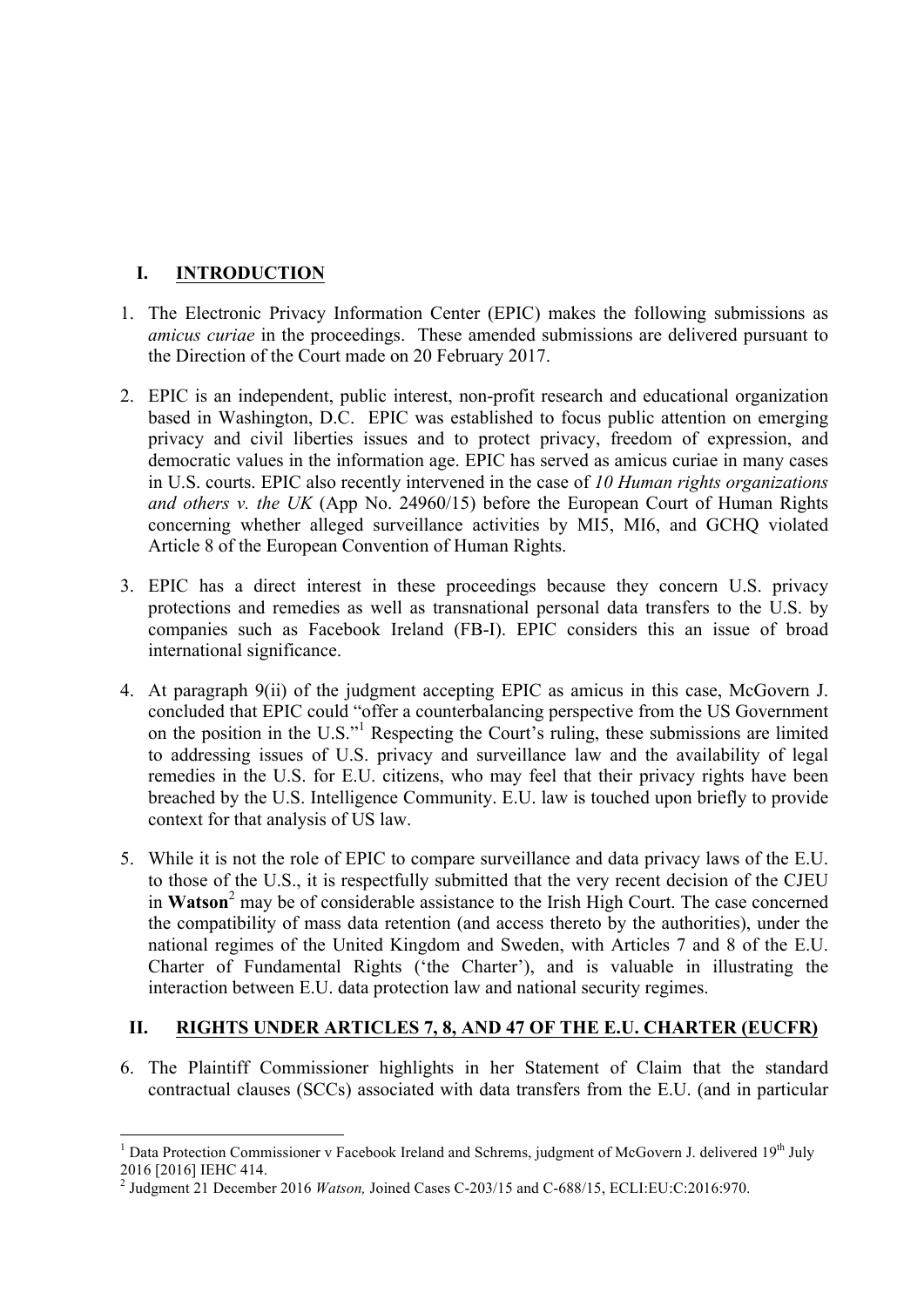Ireland) to the U.S. could conflict with fundamental rights enshrined in Articles 7, 8, and 47 of the Charter.

- 7. Article 7 of the Charter provides that "*Everyone has the right to respect for his or her private and family life, home and communications.*"
- 8. Article 8 provides for the right to protection of personal data, and specifically provides that:
	- *(1) Everyone has the right to the protection of personal data concerning him or her.*
	- *(2) Such data must be processed fairly for specified purposes and on the basis of the consent of the person concerned or some other legitimate basis laid down by law. Everyone has the right of access to data which has been collected concerning him or her, and the right to have it rectified.*
	- *(3) Compliance with these rules shall be subject to control by an independent authority.*
- 9. The CJEU, in its decision in **Schrems<sup>3</sup>** , held that

". . . *legislation permitting the public authorities to have access on a generalized basis to the content of electronic communications must be regarded as compromising the essence of the fundamental right to respect for private life, as guaranteed by Article 7.*" 4

- 10. The CJEU also previously held, in its decision in **Digital Rights Ireland<sup>5</sup>** , that the access of national authorities to data relating to a person's private life and his or her communications constitutes "*an interference with the fundamental rights guaranteed by*  Article 7 of the Charter<sup>"6</sup> and that the unauthorised processing of personal data constitutes "*an interference with the fundamental right to the protection of personal data guaranteed by Article 8 of the Charter.*" 7
- 11. Article 47 of the Charter provides that:

*"Everyone whose rights and freedoms guaranteed by the law of the Union are violated has the right to an effective remedy before a tribunal in compliance with the conditions laid down in this Article. Everyone is entitled to a fair and public hearing within a reasonable time by an independent and impartial tribunal previously established by* 

<sup>&</sup>lt;sup>3</sup> Judgment 6 October 2015, *Schrems*, C-362/14, ECLI:EU:C:2015:650.<br>
<sup>4</sup> *Id*. ¶ 94. <br>
<sup>5</sup> Judgment 8 April 2014, *Digital Rights Ireland Limited v Minister for Communication, Joined Cases C-293/12* and C-594/12, ECLI:EU:C:2014:238.<br><sup>6</sup> *Id*. ¶ 35.<br><sup>7</sup> *Id*. ¶ 36.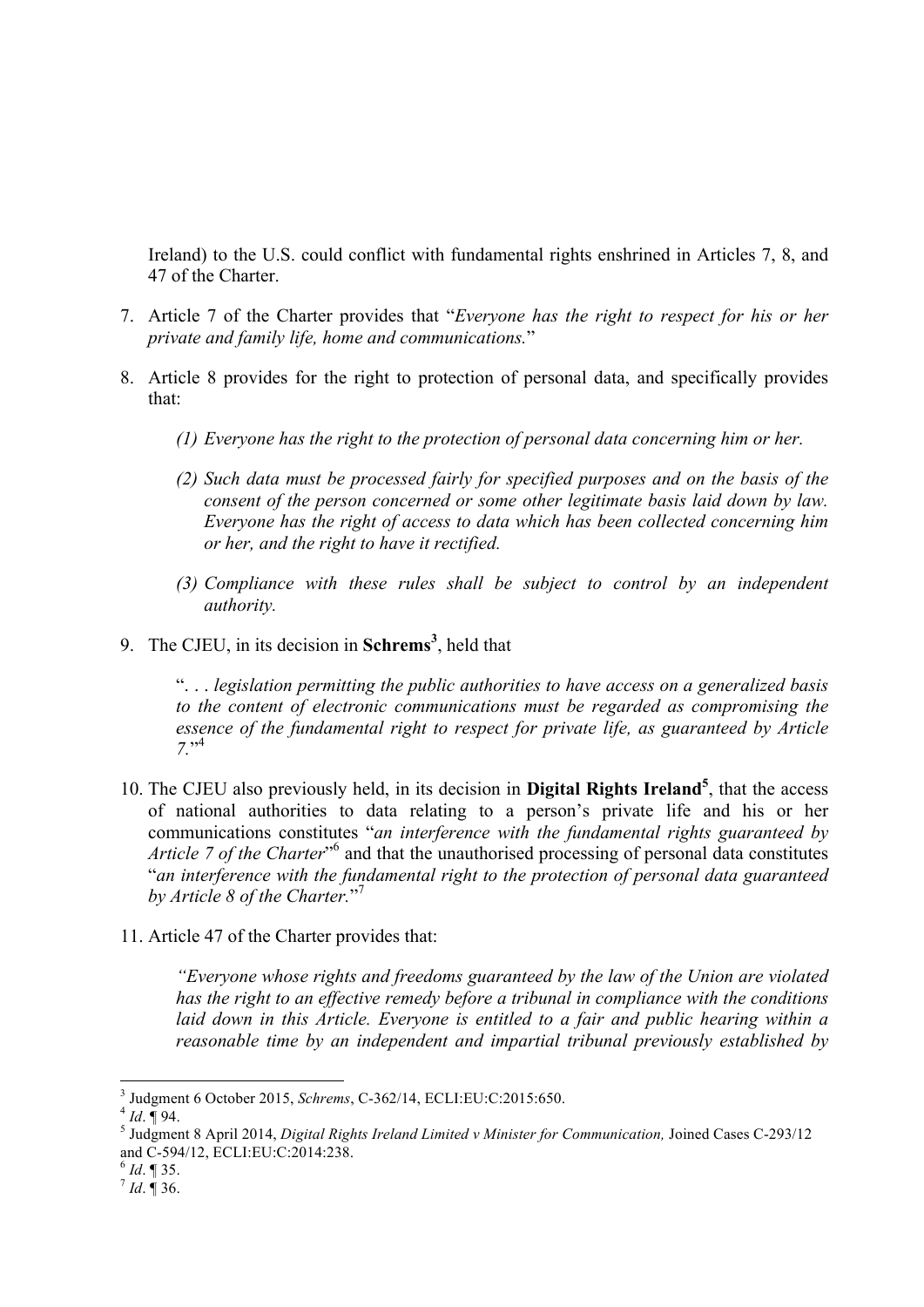*law. Everyone shall have the possibility of being advised, defended and represented . . . ."*

12. The question of how the 'effective remedy' to ensure compliance with the provisions of E.U. law provided for in Article 47 applies where personal data of E.U. nationals is intercepted by a foreign (non E.U.) government for foreign intelligence or other purposes in the other (non E.U.) state was addressed to a limited extent by the CJEU in **Schrems**  and arises to be further explored in this case.

## **III. SURVEILLANCE UNDER U.S. LAW**

- 13. EPIC seeks to make submissions focused on two aspects of U.S. law raised in the reformulated complaint and the Commissioner's Statement of Claim, namely: (1) Privacy protection for foreign communications and other personal data under U.S. surveillance law, and (2) Legal redress available to E.U. citizens who wish to challenge U.S. government surveillance and the interception of personal data.
- 14. At the outset, EPIC submits that there are serious concerns about the adequacy of privacy protections in the U.S. As Professor Richards explains in his report, "*unlike the EU and virtually all industrialized Western democracies, the US does not have a comprehensive data protection statute*.<sup>"8</sup> U.S. privacy law is segmented both because constitutional privacy restrictions do not in general limit the actions of private companies and because statutory privacy protections have been adopted on a somewhat piecemeal, industryspecific basis.
- 15. Furthermore, unlike under the Charter or the ECHR, there is no explicit right to privacy under the United States Constitution. The U.S. Supreme Court has to date declined to recognize a constitutional right to informational privacy.<sup>9</sup>
- 16. The Fourth Amendment to the U.S. Constitution provides a protection against "unreasonable searches and seizures" by the Government.<sup>10</sup> But this protection is subject to numerous exceptions. One of the most significant exceptions is the so-called "Third Party Doctrine," which limits the protection of data shared with a third party such as a service provider.<sup>11</sup>

## **IV. GOVERNMENT ACCESS TO PERSONAL DATA TRANSFERRED TO THE U.S.**

17. The laws and regulations governing access to personal data of E.U. citizens by the U.S. Intelligence Community include the Foreign Intelligence Surveillance Act (FISA) (and, in particular, Section 702 of the FISA Amendments Act), the Electronic Communications

 <sup>8</sup> Expert Report of Professor Neil Richards at ¶ 33. Trial Book 2, Tab 6.

<sup>&</sup>lt;sup>9</sup> See Nat'l Aeronautics and Space Admin. v. Nelson, 562 U.S. 134 (2011).<br><sup>10</sup> U.S. CONST. AMD. IV. Trial Book 14, Tab 1.<br><sup>11</sup> Expert Report of Professor Neil Richards ¶ 38.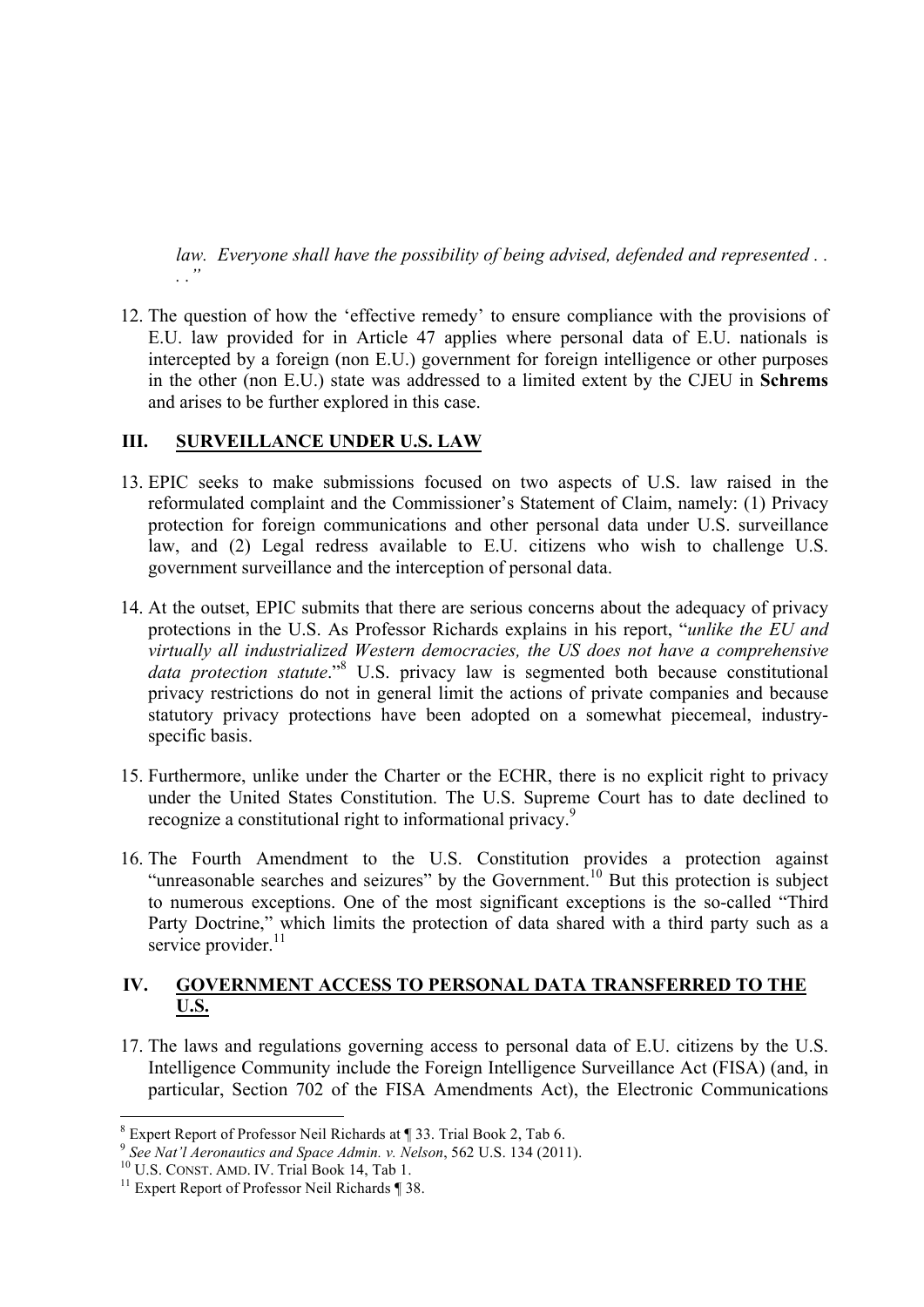Privacy Act (ECPA), Executive Order 12333 (EO12333), Presidential Policy Directive 28 (PPD-28), and the United States Signals Intelligence Directive SP0018 (USSID 18).

- 18. EPIC submits that when E.U. citizens' personal data or private communications are transferred from the E.U. to a data processor (such as Facebook) in the United States, the data can be accessed by the U.S. government. E.U. citizens' personal data and private communications are also subject to lesser protections than apply to the personal data and communications of U.S. persons.
- 19. It is submitted that the U.S. government can gain access to personal data and communications from a data processor through several different mechanisms. These mechanisms include formal requests as well as administrative subpoenas, court orders, and mandatory directives issued under 50 U.S.C. § 1881a.<sup>12</sup> Alternately, the U.S. government can gain access to data transferred to and from the U.S. directly and without the data processor's cooperation or knowledge by intercepting the data *en-route*; this can include compelling the assistance of internet backbone providers to assist in intercepting data streams.<sup>13</sup> The interception of data en-route can occur in the U.S. under the Section 702 "Upstream" program, or at or outside of the U.S. border, pursuant to Executive Order 12333.<sup>14</sup>

# **a) The Foreign Intelligence Surveillance Act of 1978 ("FISA")15**

- 20. The Foreign Intelligence Surveillance Act of 1978 ("FISA") was enacted "*to authorize and regulate certain governmental electronic surveillance of communications for foreign intelligence purposes.*" 16
- 21. The FISA was "*the exclusive means by which electronic surveillance and the interception of domestic wire, oral, or electronic communications may be conducted.*" 17. FISA operates in conjunction with the Electronic Communications Privacy Act (ECPA), $^{18}$  which consists of the Wiretap Act, the Stored Communications Act (SCA), and the Pen Register Act.
- 22. The FISA's four basic surveillance provisions concern electronic surveillance (50 U.S.C. §§ 1801-1813), physical searches (50 U.S.C. §§ 1821-1829), pen/trap surveillance (50 U.S.C. §§ 1841-1846), and orders compelling production of tangible things including business records (50 U.S.C. §§ 1861-1864).

<sup>&</sup>lt;sup>12</sup> *See generally* Expert Report of Professor Steven I. Vladeck ¶ 14–53. Trial Book 3, Tab 2.<br><sup>13</sup> *See Privacy and Civil Liberties Oversight Board (PCLOB), <i>Report on the Surveillance Program Operated Pursuant to Section 702 of the Foreign Intelligence Surveillance Act* 7 (2014) [hereinafter PCLOB 702 Report]. Trial Book 14, Tab 56.<br><sup>14</sup> See Expert Report of Ashley Gorski ¶ 32. Trial Book 6, Tab 1.

<sup>&</sup>lt;sup>15</sup> FISA, in its totality, is in Trial Book 14, Tab 3.<br><sup>16</sup> Clapper v. Amnesty Int'l USA, 133 S. Ct. 1138, 1143 (2013). Trial book 14, Tab 16.<br><sup>17</sup> 50 U.S.C. § 1812.<br><sup>18</sup> ECPA is Tab 6 in Trial Book 14. The SCA provision and the Pen Register provisions are in Tab 6C.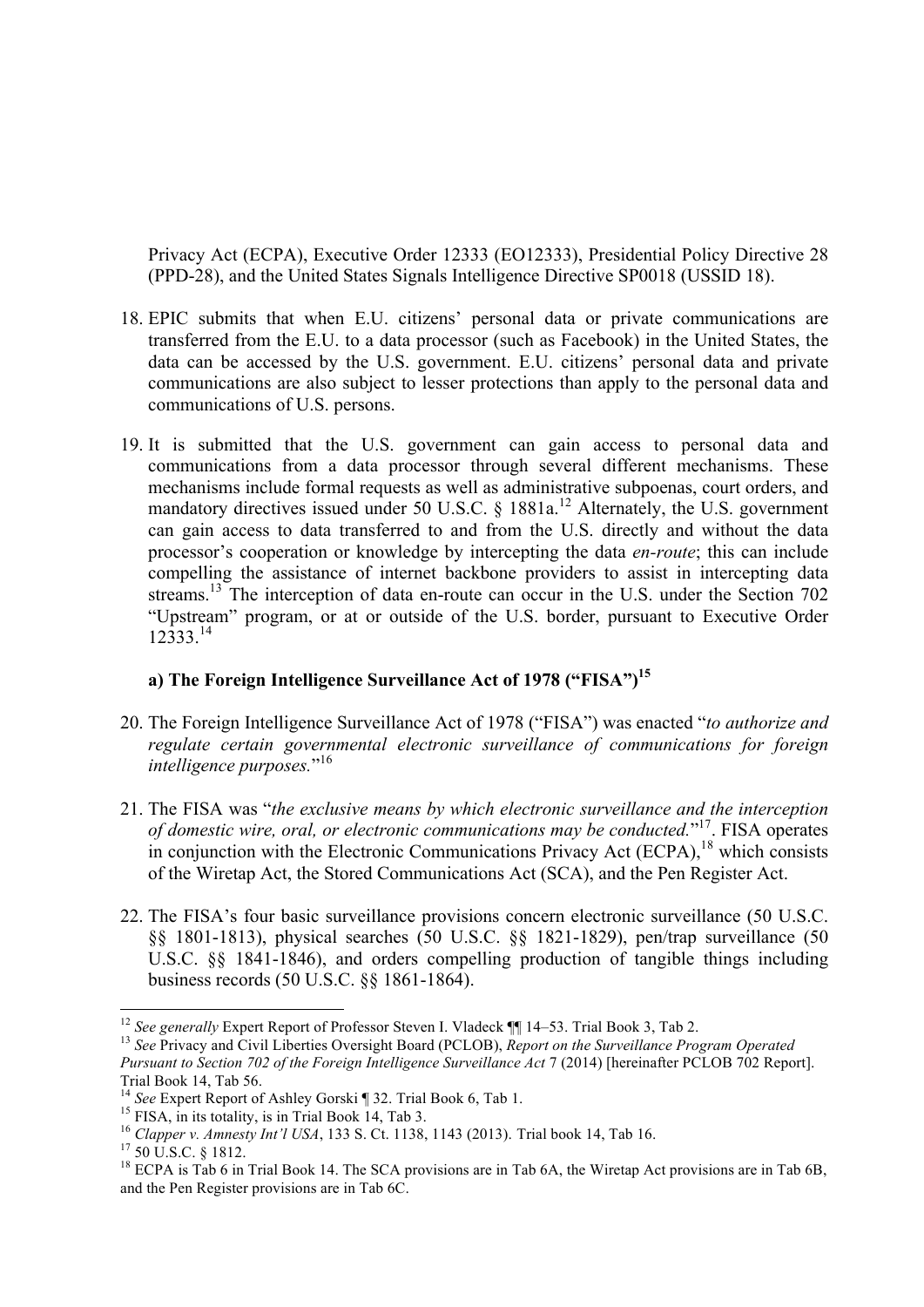- 23. Under FISA, 50 U.S.C. § 1801(f), the term "electronic surveillance" only includes "*the acquisition by an electronic, mechanical, or other surveillance device of the contents*" of a communication in three circumstances: (1) where the communication is to or from a "*known United States person*" and "*the contents are acquired by intentionally targeting that person*," (2) where a communication is "*to or from a person in the United States*," is acquired "*without the consent of any party*," and "*such acquisition occurs in the United States*," and (3) where the acquisition is intentional, "*both the sender and all intended recipients are located within the United States*," and a warrant would be required. The traditional (or "Title I") FISA provisions require the Government to follow certain procedures when conducting electronic surveillance, including obtaining a FISA warrant in most cases from the Foreign Intelligence Surveillance Court (FISC).<sup>19</sup>
- 24. In 2008, Congress added new provisions authorizing access to international electronic communications to enable the targeting of **non-U.S. persons** located outside of the U.S. in 50 U.S.C. §§ 1881a et seq.
- 25. In essence, Section 702 (50 U.S.C. § 1881a (a)) empowers the Attorney General and the Director of National Intelligence to jointly authorize the (1) targeting of any persons who are not United States persons, (2) who are reasonably believed to be located outside the United States, (3) with the compelled assistance of an electronic communication service provider, (4) in order to acquire foreign intelligence information.
- 26. The U.S. Government is thereby authorized under Section 702 to obtain and/or scan international communications, even those involving U.S. persons, without a warrant, in order to "target" the communications of non-U.S. persons abroad and to acquire foreign intelligence information. Most significantly, Section 702 directives are not subject to any prior approval by the FISC. There is no warrant requirement or prior judicial review of the targeting or scanning. The Attorney General and the Director of National Intelligence need only certify that they have submitted to the FISC for approval 'targeting procedures' and 'minimization procedures' that satisfy the FISA requirements. Section 702, 50 U.S.C. § 1881a (g), provides that the FISC "*shall have jurisdiction to review the certification submitted.*"
- 27. A FISC order approving the annual certification does not involve the establishment of 'probable cause' or a review of whether any target is an agent of a foreign power or engaged in criminal activity, nor does the government have to identify to the FISC the specific facilities or places at which electronic surveillance is to be directed.
- 28. The government can collect or scan communications under Section 702 after issuing 'directives' to communications providers. The providers are legally obligated under 50 U.S.C. § 1881a (h)(1) to "*immediately provide the Government with all information,*

 <sup>19</sup> *See* Expert Report of Steven I. Vladeck ¶¶ 17–25.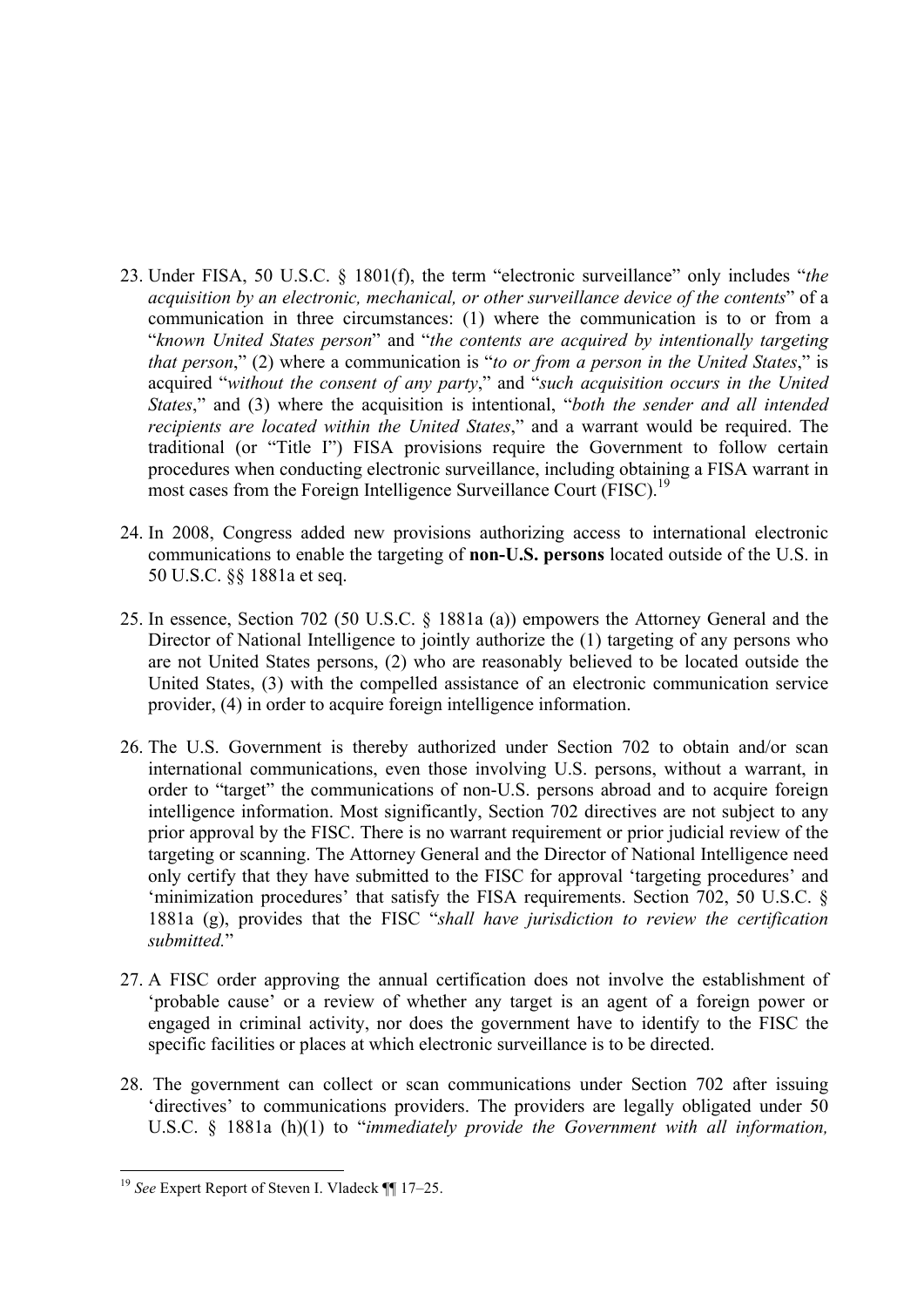*facilities, or assistance necessary to accomplish the acquisition*" of private communications. The providers are required to comply with these directives in secret, are not allowed to notify their users, and face civil contempt charges if they refuse.<sup>20</sup>

- 29. The PRISM program, which was the subject of review following the Snowden revelations, is operated under Section 702 directives. The government "*sends a selector, such as an email address, to a United States-based electronic communications service provider*" and that provider must return "communications sent **to or from** that selector" back to the government.<sup>21</sup> But even individuals who are not associated with a selector can have their communications collected by the U.S. Government if they are sending messages to the target. $^{22}$
- 30. The experts agree that the "precise technological means by which the government transmits selectors to providers and providers send data to the government" has not been made public.<sup>23</sup> But none of the experts dispute the description in the PCLOB 702 Report. which describes how the tasking process works using a hypothetical "USA-ISP Company" example:

"*The NSA applies its targeting procedures (described below) and 'tasks' johntarget@usa-ISP.com to Section 702 acquisition for the purpose of acquiring information about John Target's involvement in international terrorism. The FBI would then contact USA-ISP Company (a company that has previously been sent a Section 702 directive) and instruct USA-ISP Company to provide to the government all communications to or from email address johntarget@usa-ISP.com. The acquisition continues until the government*  "detasks" johntarget@usa-ISP.com<sup>"24</sup>

31. Two things are clear from the PCLOB description of the PRISM process. First, tasking of a selector occurs **after** a company has been served a formal Section 702 directive. Second, tasking is an **ongoing** process, which implies that it involves some technological connection or data transfer mechanism. Whether this process can fairly be characterized as "direct access" to the companies servers is clearly a matter of some dispute between the experts and others working in this area.

<sup>&</sup>lt;sup>20</sup> See In re Directives, 551 F.3d 1004, 1007–8 (FISA Ct. Rev. 2008). Trial Book 14, Tab 23.<br><sup>21</sup> PCLOB 702 Report at 7. Trial book 14, Tab 56.<br><sup>22</sup> See, e.g., United States v. Mohamud, 843 F.3d 420 (9th Cir. 2016) (hold not violated when a U.S. person's communications with a non-U.S. person abroad were collected pursuant to Section 702 because the non-U.S. person was a target).

 $23$  Agreed Note of Meeting of US Law Experts at 7.

 $24$  PCLOB 702 Report at 34.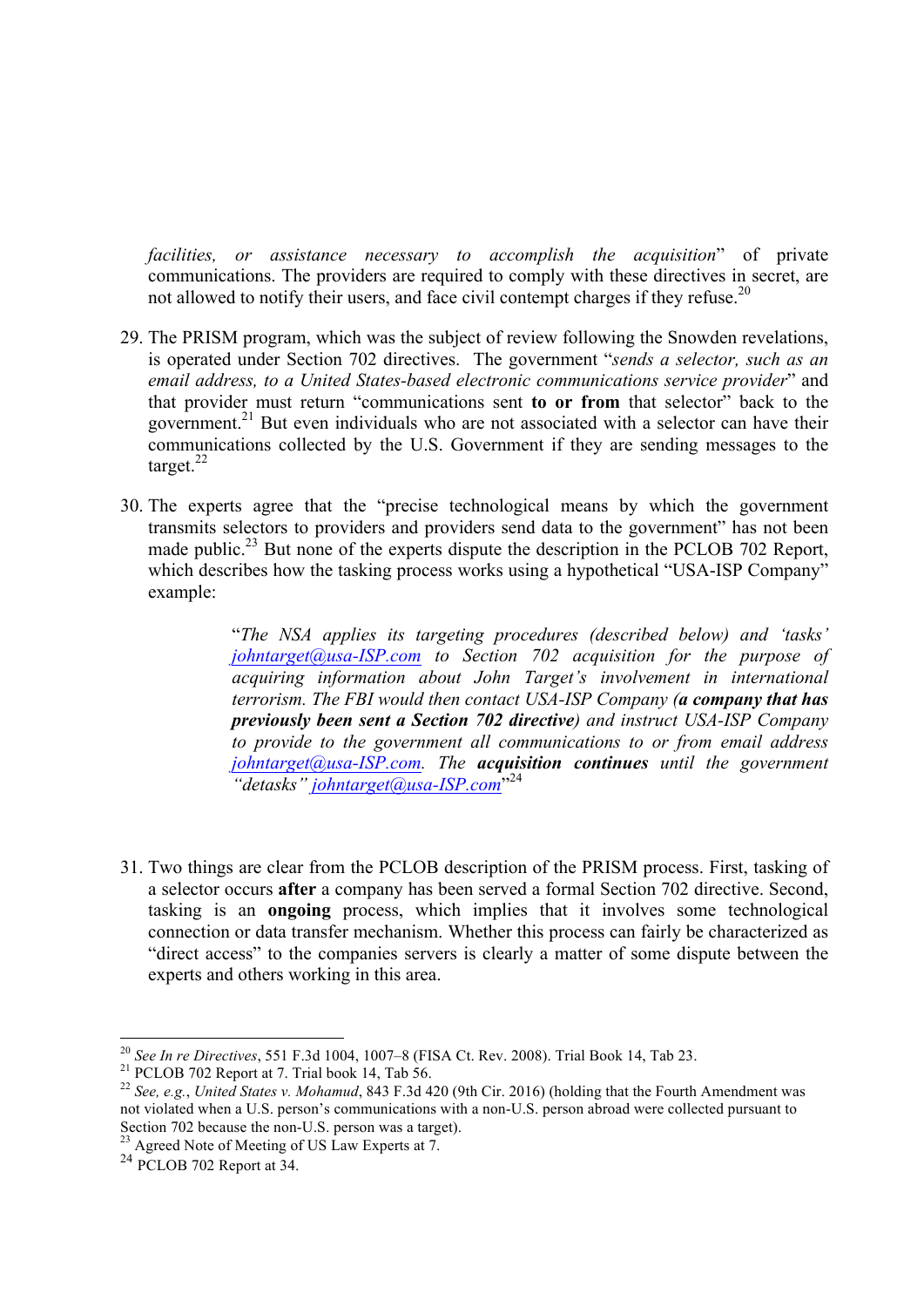- 32. In addition to the PRISM program, the 'Upstream' program, which is also conducted under Section 702, involves the interception of communications without the knowledge or assistance of downstream data processors.<sup>25</sup> Upstream surveillance is conducted by the National Security Agency (NSA) "*with the compelled assistance of providers that control the telecommunications 'backbone' over which telephone and Internet communications transit*."26 Similar surveillance could also be conducted off-shore or otherwise outside the U.S. pursuant to Executive Order 12333, which is discussed below.
- 33. Government access to private communications under the Upstream program is significantly broader than under the PRISM program because Upstream involves scanning all messages over a particular network (including so-called multiple communications transactions) in order to conduct searches for "**about communications**." As explained by the U.S. Privacy and Civil Liberties Oversight Board (PCLOB):

"*An 'about' communication is one in which the selector of a targeted person (such as that person's email address) is contained within the communication but the targeted person is not necessarily a participant in the communication . . . . An MCT is an Internet 'transaction' that contains more than one discrete communication within it. If one of the communications within an MCT is to, from, or 'about' a tasked selector, and if one end of the transaction is foreign, the NSA will acquire the entire MCT through upstream collection, including other discrete communications within the MCT that do not contain the selector.*".27

34. The FISC has recognized that the U.S. government's collection of about communications is fundamentally different than other types of Section 702 surveillance. In 2011, attorneys representing the U.S. Intelligence Community revealed to the FISA Court that:

> *"acquisition of Internet communications through [the] upstream collection under Section 702 is accomplished by acquiring Internet 'transactions,' which may contain a single, discrete communication, or multiple discrete communications, including communications that are neither to, from, nor about targeted facilities."*

. 28

35. The FISC found that the:

"*NSA's upstream Internet collection devices are generally incapable of distinguishing between transactions containing only a single discrete* 

<sup>&</sup>lt;sup>25</sup> PCLOB 702 Report at p.7. Trial book 14, Tab 56.<br><sup>26</sup> *Ibid.* <sup>27</sup> PCLOB 702 Report at p.7. Trial Book 14, Tab 56.

<sup>&</sup>lt;sup>28</sup> [*Redacted*], [docket no. redacted], slip op. at 15 (FISC Oct. 3, 2011). Trial Book 14, Tab 25.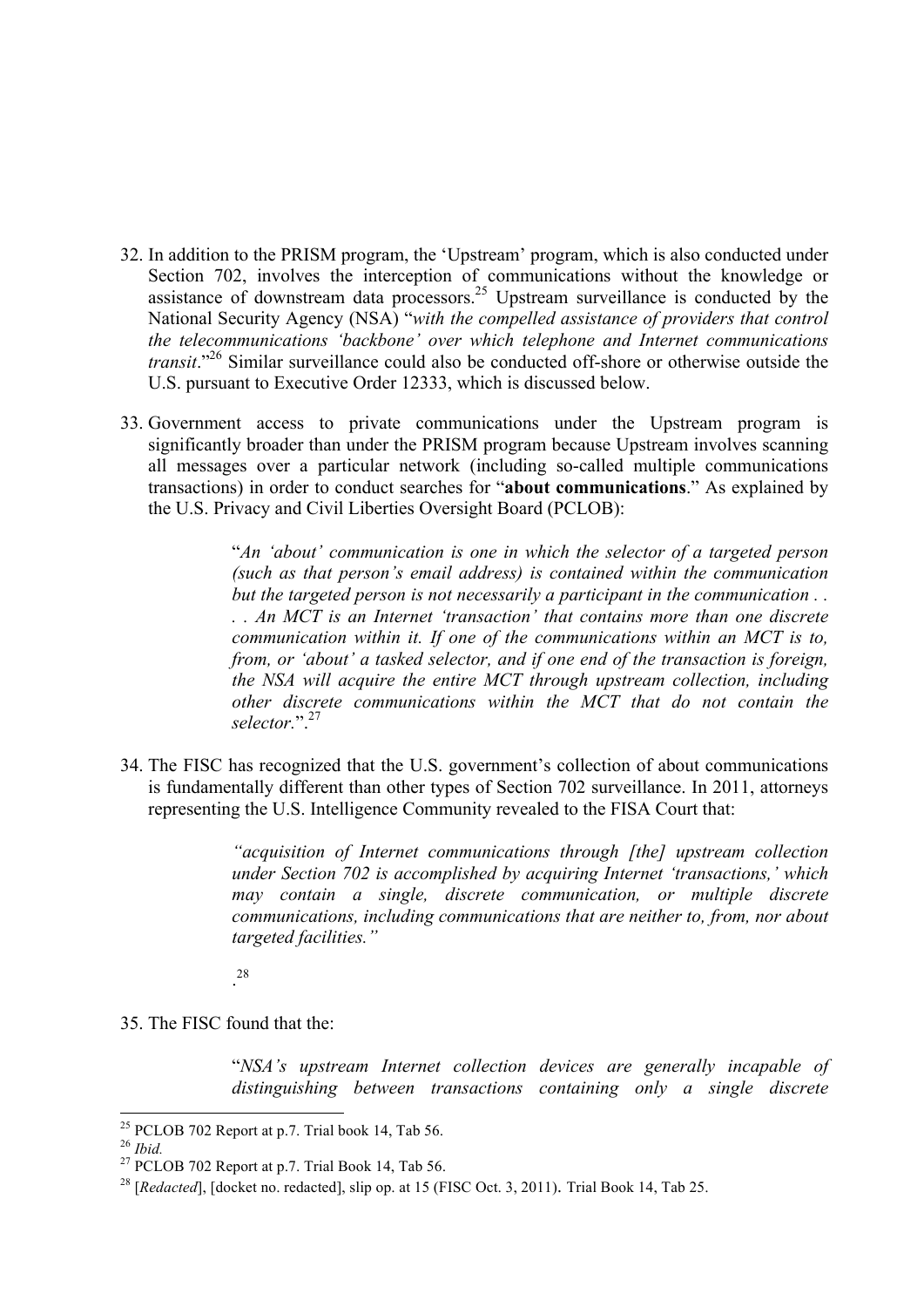*communication to, from, or about a tasked selector and transactions containing multiple discrete communications, not all of which may be to, from, or about a tasked selector.*" 29

36. The FISC emphasized that:

*As a practical matter, this means that NSA's upstream collection devices acquire any Internet transaction transiting the device if the transaction contains a targeted selector anywhere within it.30*

37. The PCLOB report on Section 702 concluded that the surveillance technique used by the NSA to conduct "about communication" searches operates in such a way that:

> "[A] *person's communication will have been acquired because the government's collection devices examined the contents of the communication, without the government having held any prior suspicion regarding that communication.*" 31

38. In order to identify communications "about" a selector, the NSA device must necessarily scan all communications transmitted over that facility, though the PCLOB notes in the 702 Report that the NSA first filters the communications "*to eliminate purely domestic communications*."32 Thus, the U.S. Government has access to and is scanning e-mails and other electronic communications, *en masse*, at the internet backbone level in order to identify and intercept certain target communications based on their contents. The PCLOB notes in the 702 Report that:

> "*[n]othing comparable is permitted as a legal matter or possible as a practical matter with respect to analogous but more traditional forms of communication. . . the government cannot listen to telephone conversations, without probable cause about one of the callers or about the telephone, in order to keep recordings of those conversations that contain particular content."<sup>33</sup>*

 <sup>29</sup> [*Redacted*], [docket no. redacted], slip op. at 43 (FISC Oct. 3, 2011).

 $\frac{30}{30}$  [*Redacted*], [docket no. redacted], slip op. at 31 (FISC Oct. 3, 2011).

PCLOB 702 Report at 123.

<sup>&</sup>lt;sup>32</sup> PCLOB 702 Report at 120. Trial Book 14, Tab 56.

<sup>33</sup> PCLOB 702 Report at 122.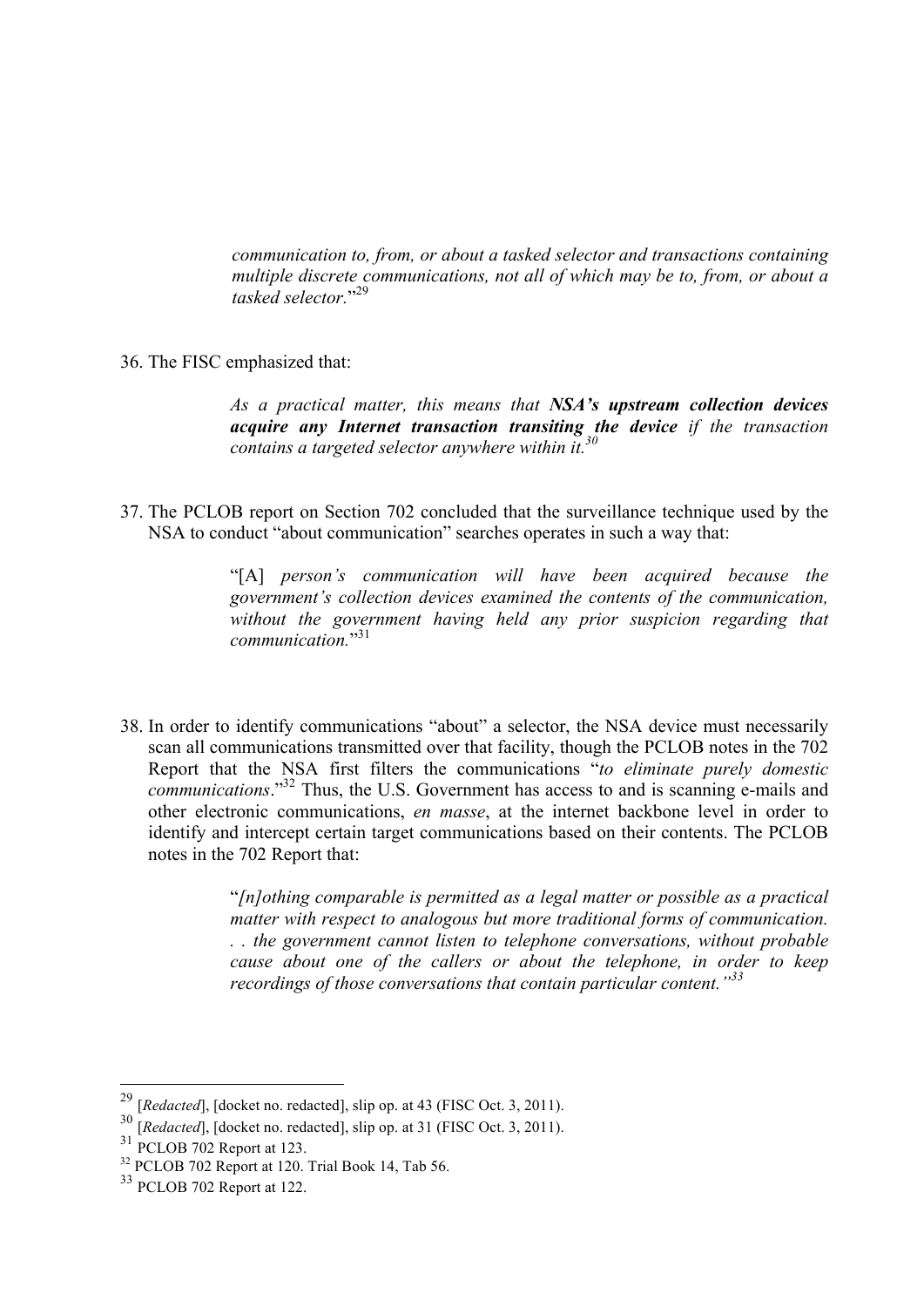- 39. The FISC found in 2011 that the "*NSA acquires more than two hundred fifty million internet communications each year pursuant to Section 702*."<sup>34</sup>
- 40. The only statutory limitations on surveillance under Section 702 are the acquisition limits, the targeting procedures, and the minimization procedures referred to under 50 U.S.C. §§ 1881a(b)–(e).
- 41. Under Section 702, there are five acquisition limits.<sup>35</sup> The first four limitations are aimed at limiting the intentional targeting of U.S. person communications. The fifth limitation requires that acquisition be conducted "*consistent with the fourth amendment*," which does not protect non-U.S. persons with no substantial voluntary connections to the United States.<sup>36</sup> These limitations do not protect E.U. citizens outside of the U.S. from surveillance conducted under Section 702.
- 42. The Attorney General, in consultation with the Director of National Intelligence must adopt both targeting and minimization procedures under 50 U.S.C. §§ 1881a(d)(1), (e)(1). These procedures are subject to judicial review for their compliance with the statutory requirements under 50 U.S.C. §§ 1881a (d)(2), (e)(2).
- 43. The Section 702 targeting procedures are only required to be "reasonably designed" to limit acquisition to targets reasonably believed to be located outside the United States and to prevent the acquisition of purely domestic communications.<sup>37</sup> The targeting limitations do not protect E.U. citizens from surveillance
- 44. The Section 702 minimization procedures must satisfy the four-part definition in § 1801(h). 50 U.S.C. § 1881a (e)(1). These minimization procedure rules only require limits on the acquisition, retention, and dissemination of U.S. person communications and information.
- 45. It is notable that neither the targeting nor the minimization procedures in Section 702 provide any specific protections for non-U.S. persons. Indeed, Section 702 clearly discriminates between U.S. and non-U.S. persons and imposes restrictions primarily on the collection, use, and dissemination of U.S. person communications and information.<sup>38</sup>

<sup>&</sup>lt;sup>34</sup> [*Redacted*], [docket no. redacted], slip op. at 9 (FISA Ct. Oct. 3, 2011).<br><sup>35</sup> 50 U.S.C. §§ 1881a(b)(1)–(5).

<sup>&</sup>lt;sup>36</sup> See, e.g., *United States v. Mohamud*, 843 F.3d 420, 439 (9th Cir. 2016) (holding that no warrant is required to intercept an overseas foreign national's communications because the interception was "targeted at a non-U.S. person with no Fourth Amendment right).<br> $3750 \text{ U.S.C.} \$  1881a(d)(1).

<sup>&</sup>lt;sup>38</sup> See Expert Report of Professor Steven I. Vladeck ¶ 41. Trial Book 3, Tab 2.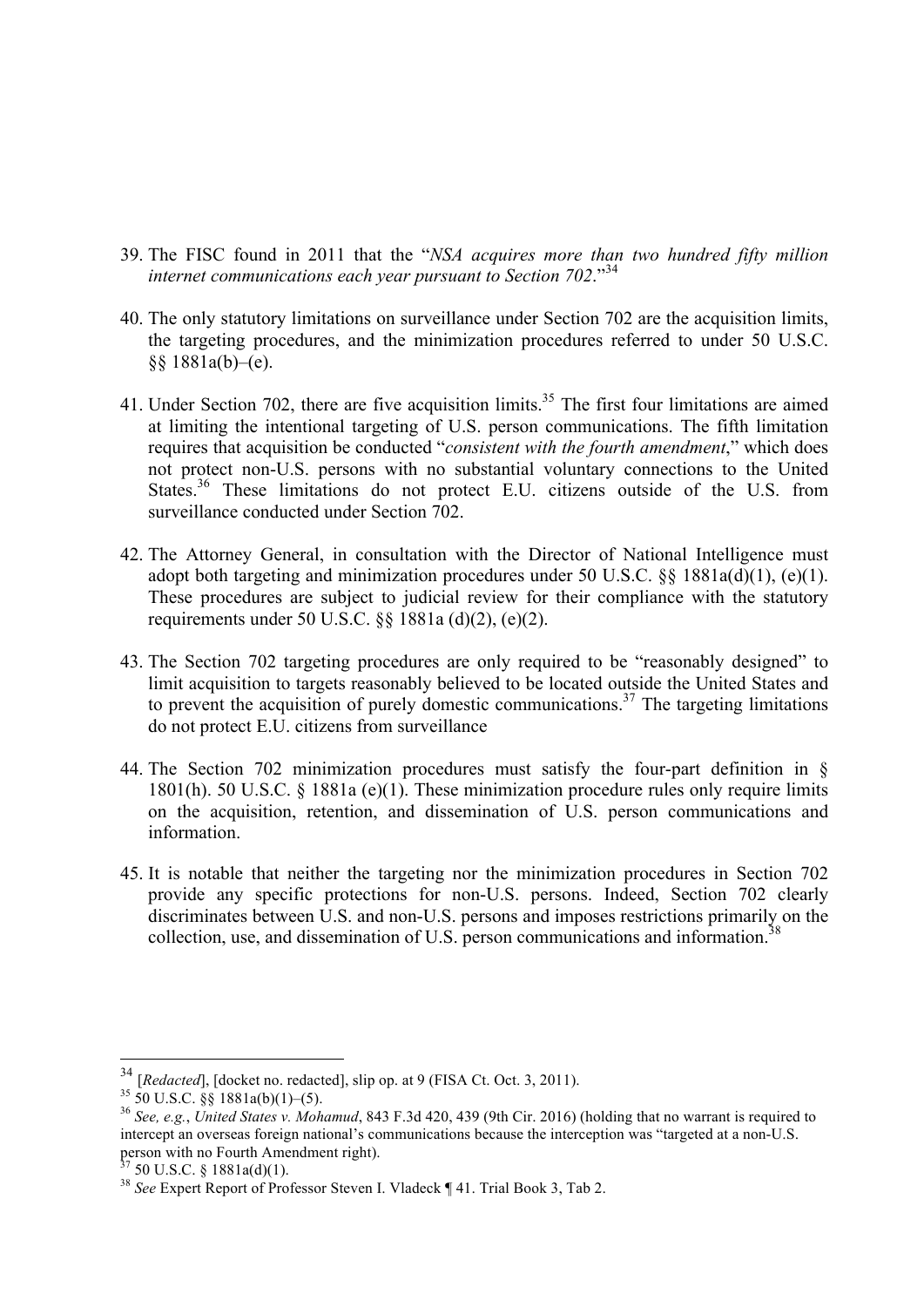### **b) Executive Order 12333<sup>39</sup>**

46. Executive Order 12333 (EO 12333) sets out the President's rules and orders governing activities of the U.S. Intelligence Community. The Order outlines the roles of the different departments and agencies (Part 1), regulates their conduct (Part 2), and outlines oversight, procedures, and definitions (Part 3). In general terms, the Order is the authority under which the National Security Agency (NSA) collects foreign intelligence. The Director of the NSA is authorized under the Order to:

> "*collect (including through clandestine means), process, analyze, produce, and disseminate signals intelligence information and data for foreign intelligence and counterintelligence purposes to support national and departmental*  missions"<sup>, 40</sup>

- 47. The Order also indicates that the Director of National Intelligence (DNI) serves "as the head of the Intelligence Community" and is charged with developing "*guidelines for how information or intelligence is provided to or accessed by the Intelligence Community . . . and for how the information or intelligence may be used and shared by the Intelligence*  Community<sup>"41</sup>. The Order, however, requires that the Director of National Intelligence carry out the responsibilities above "consistent with applicable law and with full consideration of **the rights of United States persons**, whether information is to be collected inside or outside the United States*"<sup>42</sup>* (emphasis added))*.* Collection under the Order includes surveillance conducted **outside** the U.S. without judicial oversight.
- 48. The Director of the NSA is authorized under the Order to "*[c]ollect (including through clandestine means), process, analyze, produce, and disseminate signals intelligence information and data for foreign intelligence and counterintelligence purposes to support national and departmental missions*".<sup>43</sup>
- 49. The Order grants broad authority to members of the U.S. Intelligence Community to collect all forms of intelligence. The only collection limits imposed under the Order are outlined in Sections 2.3 and 2.4 (see below). Under the Order, "*Intelligence includes foreign intelligence and counterintelligence*".<sup>44</sup> Foreign intelligence is defined broadly as "*information relating to the capabilities, intentions, or activities of foreign governments or elements thereof, foreign organizations, foreign persons, or international terrorists*".45

 <sup>39</sup> Exec. Order No. 12,333: 40 Fed. Reg. 59,941 (Dec. 4, 1981), *reprinted as amended in* 73 Fed. Reg. 45,328 (2008) (July 30, 2008). Trial Book 6, Tab 2.

<sup>40</sup> EO 12333 § 1.7(c)(1).<br>
41 EO 12333 § 1.3.<br>
42 EO 12333 § 1.3(b)(19).<br>
43 EO 12333 § 1.7(c)(1).<br>
44 EO 12333 § 3.5(f).<br>
45 EO12333 § 3.5(e).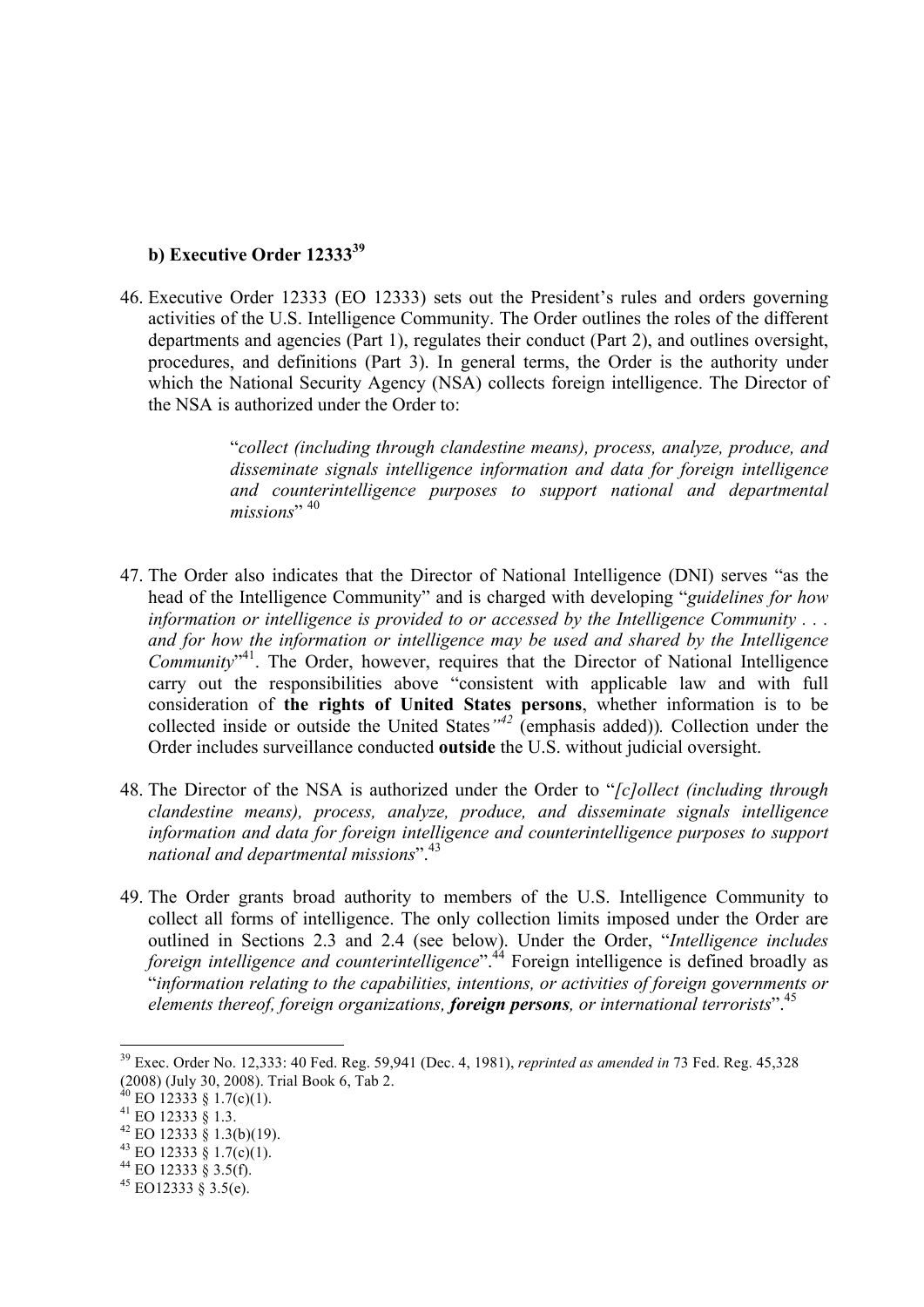- 50. Section 2.3 limits the collection, retention, and dissemination of "*information concerning United States persons*" by requiring that Intelligence Community agencies adopt procedures to limit the types of information collected to those specified in Section 2.3(a)– (j) of the Order.
- 51. Section 2.4 also imposes a general restriction on collection by requiring that members of the U.S. Intelligence Community:

*"Shall use the least intrusive collection techniques feasible within the United States or directed against United States persons abroad. Elements of the Intelligence Community are not authorized to use such techniques as electronic surveillance, unconsented physical searches, mail surveillance, physical surveillance, or monitoring devices unless they are in accordance with procedures established by the head of the Intelligence Community element concerned or the head of a department containing such element and approved by the Attorney General, after consultation with the Director. Such procedures shall protect constitutional and other legal rights and limit use of such information to lawful governmental purposes."<sup>46</sup>*

52. As Professor Vladeck explains in his expert report, EO12333 "*imposes fairly strict limits on surveillance within the United States or directed against U.S. persons abroad—leaving surveillance directed against non-U.S. persons abroad subject only to the more general collection restrictions*."47

## **c) PPD-2848**

- 53. Presidential Policy Directive 28 (PPD-28) is a presidential order, adopted after the Snowden revelations, that imposes certain restrictions on U.S. signals intelligence activities implicating personal information **regardless of the person's nationality or location**. 49
- 54. The first section of PPD-28 outlines four "principles" that are framed as general limits on all signals intelligence collection by the U.S. Government (PPD-28  $\S$  1(a)–(d)). The first principle requires that collection "be authorized" by law or executive order and undertaken in a lawful manner. The second principle states that "[p]rivacy and civil liberties shall be integral considerations" in the planning of signals intelligence activities and prohibits

<sup>&</sup>lt;sup>46</sup> EO 12333 § 2.4.<br><sup>47</sup> Expert Report of Professor Steven I. Vladeck ¶ 15. Trial Book 3, Tab 2.<br><sup>48</sup> The White House, Presidential Policy Directive 28: Signals Intelligence Activities (2014)<br><sup>49</sup> THE WHITE HOUSE, PRESID [hereinafter PPD-28].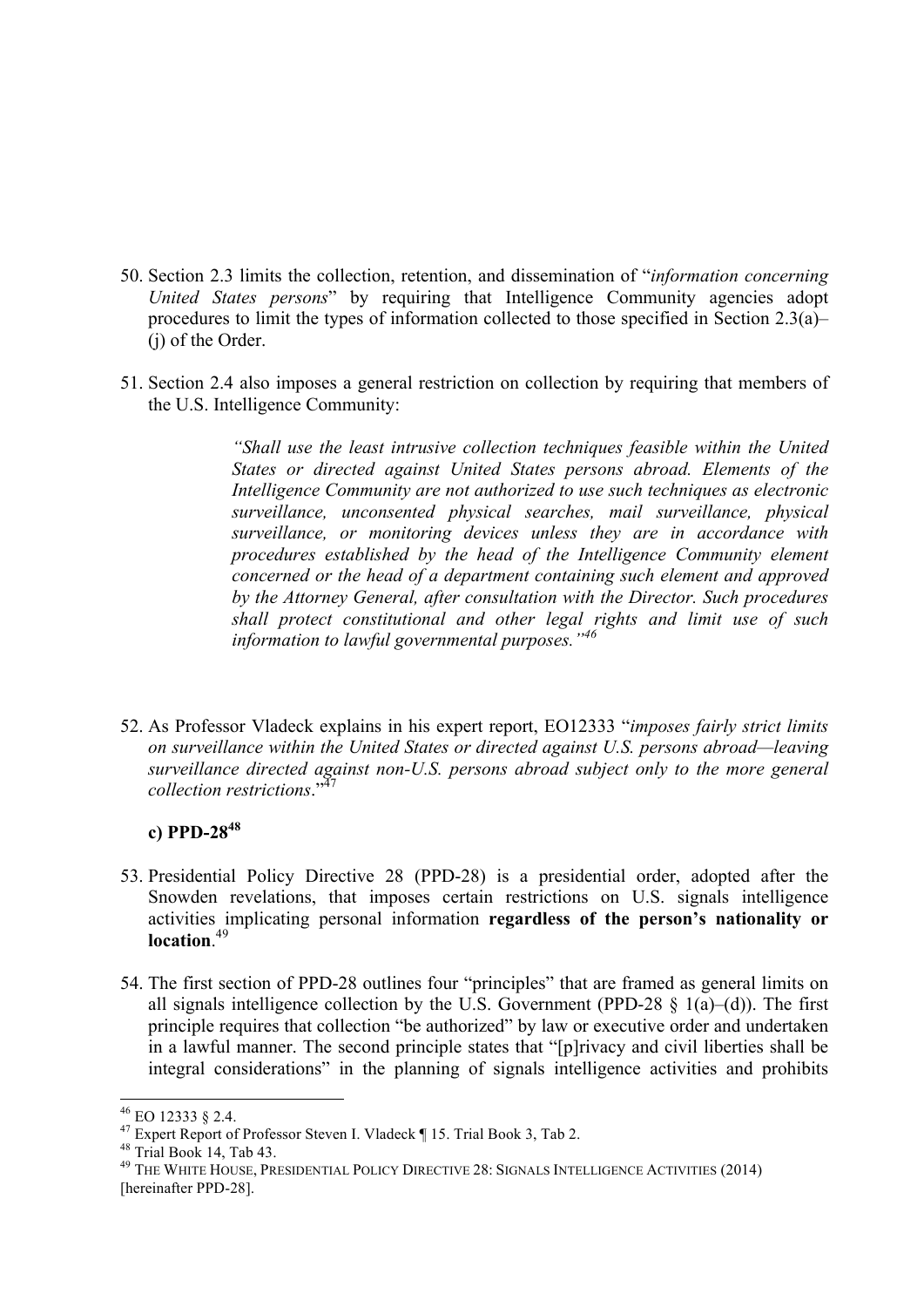collection for specified improper purposes. The third principle prohibits the "collection of foreign private commercial information or trade secrets" in order to "afford a competitive advantage to U.S. companies." And the fourth and final principle requires that collection "be as tailored as feasible."

- 55. The Director of National Intelligence has explained that pursuant to the fourth principle, "*the Intelligence Community takes steps to ensure that even when we cannot use specific identifiers to target collection, the data to be collected is likely to contain foreign intelligence that will be responsive to requirements articulated by U.S. policy-makers pursuant to the process explained in my earlier letter, and minimizes the amount of nonpertinent information that is collected.*" <sup>50</sup> As an example, where specific selectors are not available but a group is being targeted, the U.S. "*might choose to target that group by collecting communications to and from that region for further review and analysis to*  identify those communications that relate to the group."<sup>51</sup>
- 56. Section 2 governs signals intelligence collected in bulk. PPD-28 defines "bulk collection" as:

"*the authorized collection of large quantities of signals intelligence data which, due to technical or operational considerations, is acquired without the use of discriminants (e.g., specific identifiers, selection terms, etc.)*" 52

- 57. Section 2 allows for the collection of signals intelligence in bulk in certain circumstances which "*may . . . result in the collection of information about persons whose activities are not of foreign intelligence or counterintelligence value*".<sup>53</sup>
- 58. Section 2 does not impose any limits on access to or acquisition of communications; it only limits the *use* of acquired communications. Section 2 requires that that the U.S. shall use non-publicly available signals intelligence collected in bulk only for six listed purposes.54
- 59. These limitations on bulk collection are also themselves subject to an exception; they "*do not apply to signals intelligence data that is temporarily acquired to facilitate targeted collection*".<sup>55</sup> This exception refers to data that is acquired in bulk for searching/filtering

<sup>&</sup>lt;sup>50</sup> Annexes to the Commission Implementing Decision pursuant to Directive 95/46/EC of the European Parliament and of the Council on the adequacy of the protection provided by the EU-U.S. Privacy Shield at L 207/105 (Dec. 7, 2016) [hereinafter Privacy Shield Annexes].<br><sup>51</sup> *Ibid.* 52 PPD-28 § 2 n.5. 53 PPD-28 § 2. 54 PPD-28 § 2.

 $55$  PPD-28  $\check{8}$  2 n.5.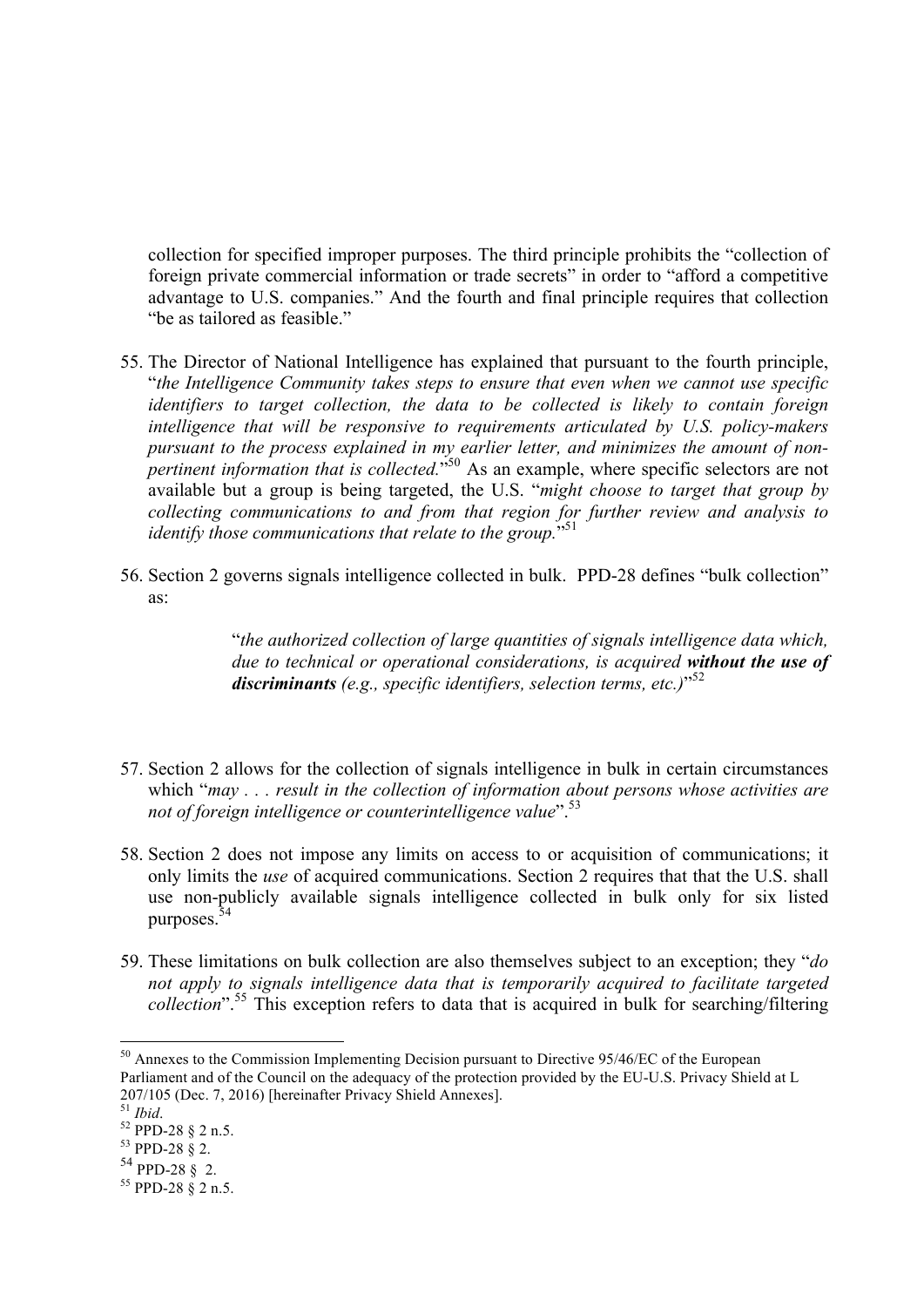over a relatively short period of time (for example data to be searched for information 'about' a particular selector).

60. PPD-28 extended EO 12333's limits on dissemination and retention of personal information, but did not extend the collection limits. Specifically, in reference to EO 12333, PPD-28 mandates that for all individuals:

> "*Dissemination: Personal information shall be disseminated only if the dissemination of comparable information concerning U.S. persons would be permitted under section 2.3 of Executive Order 12333.*

> *Retention: Personal information shall be retained only if the retention of comparable information concerning U.S. persons would be permitted under section 2.3 of Executive Order 12333 and shall be subject to the same retention periods as applied to comparable information concerning U.S. persons. Information for which no such determination has been made shall not be retained for more than 5 years, unless the DNI expressly determines that continued retention is in the national security interests of the United States.*" 56

## **d) USSID 18<sup>57</sup>**

- 61. The NSA has adopted a set of procedures in United States Signals Intelligence Directive SP0018, pursuant to EO12333, that govern signals intelligence activities. The purpose of USSID 18 is to establish rules such that signals intelligence operations "*are conducted pursuant to procedures which meet the reasonableness requirements of the Fourth Amendment*".<sup>58</sup> The rules in USSID 18 are based on the premise that "The Fourth" Amendment to the United States Constitution protects all U.S. persons anywhere in the world and all persons within the United States from unreasonable searches and seizures by any person or agency acting on behalf of the U.S. Government". <sup>59</sup>
- 62. The USSID 18 rules limit the collection of "communications to, from or about U.S. persons or persons or entities in the U.S." $60$  ().
- 63. The NSA updated USSID 18 in 2015 in accordance with PPD-28 by issuing supplemental procedures focused on signal intelligence activities directed at **non-US persons.**61

<sup>&</sup>lt;sup>56</sup> PPD-28 § 4(a)(i).<br><sup>57</sup> Nat'l Sec. Agency, USSID SP0018: Legal Compliance and U.S. Persons Minimization Procedures (2011) [hereinafter USSID 18]. Trial Book 14, Tab 49.<br><sup>58</sup> USSID 18 § 1.1.<br><sup>59</sup> USSID 18 § 1.1.<br><sup>60</sup> USSID 18 § 3.1.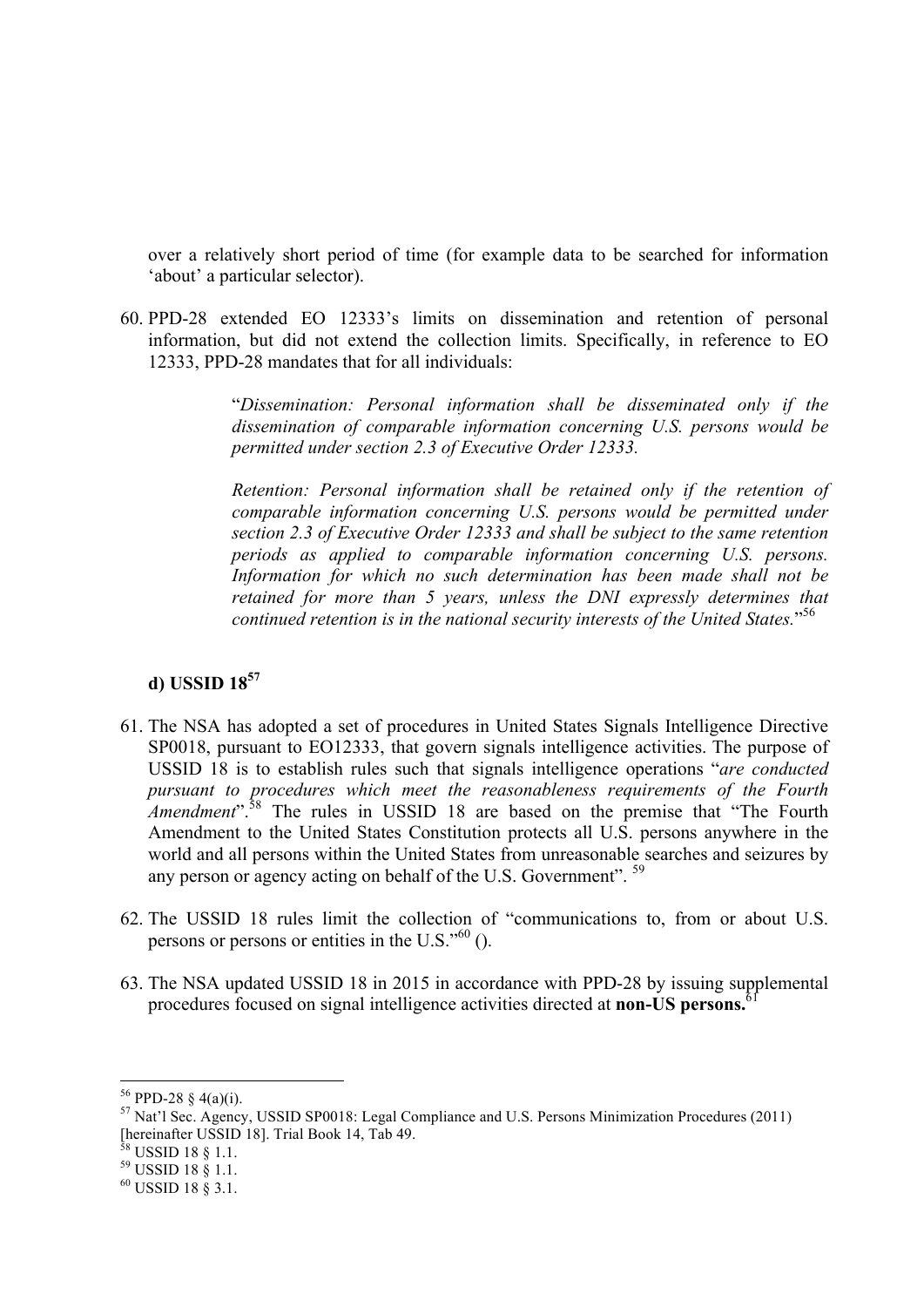64. The supplemental procedures are focused primarily on the use of "personal information" of non-U.S. persons that has already been collected. The rules state that "*If the [U.S. Signals Intelligence System] collects personal information of non-U.S. persons, it will process, analyze, disseminate, and retain such personal information only in accordance with these Supplemental Procedures*." The term "personal information" includes "*the same types of information covered by 'information concerning U.S. persons' under Section 2.3 of Executive Order 12333*."<sup>62</sup> Information concerning U.S. persons is not defined in EO 12333, but is defined in the Department of Defense manual that governs NSA and other Department of Defense intelligence activities:

> *Information that is reasonably likely to identify one or more specific U.S. persons. USPI may be either a single item of information or information that, when combined with other information, is reasonably likely to identify one or more specific U.S. persons.*<sup>63</sup>

# **V. INADEQUACY OF PRIVACY SAFEGUARDS FOR EU CITIZENS**

65. It is submitted that U.S. law fails to ensure an adequate level of protection for the personal data and private communications of E.U. citizens outside the U.S. This is because (1) both the scope of application of privacy protections and the definitional scope of personal information in U.S. law are restrictive, (2) important statutory and constitutional protections do not apply to non-U.S. data, and (3) many of the privacy restrictions are subject to executive branch modification or rescission.

## **a) U.S. Privacy Protections are Limited in Scope**

- 66. U.S. privacy law is characterized by particularly narrow conceptions of privacy and personal data, which in turn limit the scope of relevant constitutional, statutory, and regulatory privacy protections.
- 67. For example, in *Smith v. Maryland*, the Court considered the use of a 'pen register' device to record telephone numbers dialed by a criminal suspect (but not the content of the calls) without a warrant.<sup>64</sup>. The Court held that "*a person has no legitimate expectation of privacy in information he voluntarily turns over to third parties*" such as telephone

 <sup>61</sup> Nat'l Sec. Agency, USSID SP0018: Supplemental Procedures for the Collection, Processing, Retention, and Dissemination of Signals Intelligence Information and Data Containing Personal Information of United States Persons (2015) [hereinafter USSID 18 Supplemental Procedures]. Trial Book 14, Tab 44.  $^{62}$  USSID 18 Supplemental Procedures § 3.3.

 $^{63}$  DoD MANUAL 5240.01: Procedures Governing the Conduct of DoD Intelligence Agencies  $§ G.2$ (2016). Trial Book 14, Tab 51. 64 442 U.S. 735 (1979).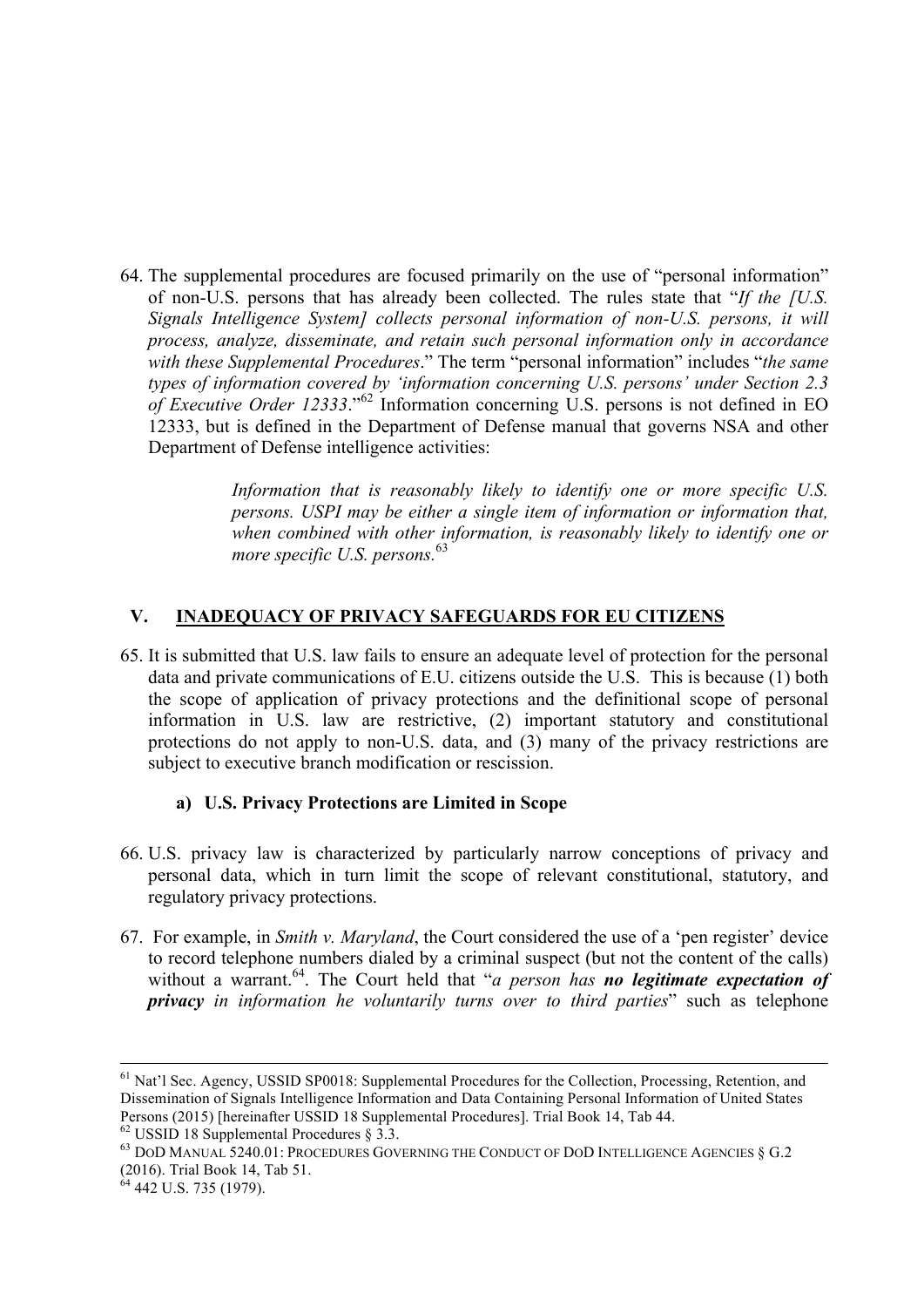companies. *Id.* at 743–44.<sup>65</sup> Despite this ruling, the practice at the U.S. Department of Justice has been "to get a warrant when seeking to obtain the **content** of US persons' email communications that are stored on third party servers," in accordance with the decision in *United States v. Warshak*,.<sup>66</sup> But even under the *Warshak* rule, the U.S. Government has taken the position that mass collection of non-content personal data is not prohibited by the Fourth Amendment. *See ACLU v. Clapper*<sup>67</sup>

- 68. It is submitted that much of the personal data of E.U. citizens transferred to the U.S. by **FB-I** and other similarly-situated processors is not protected under the Fourth Amendment.
- 69. Even in cases where personal information and communications transferred from the E.U. are subject to protections in the U.S., those protections may not attach until the data is viewed, reviewed, or disseminated by a government agent. It is important to note that the United States does not view technological access, like electronic scanning, as implicating privacy or data protection concerns.<sup>68</sup> It is only when the information is accessed or viewed by a human, under the U.S. theory, that data protection issues arise (temporarily storing and scanning data electronically in order to locate selectors or relevant terms is not therefore a breach of privacy or data protection as such).
- 70. The statutory privacy protections for electronic communications and data in the U.S. are also subject to numerous exceptions. For example, a number of provisions of the Stored Communications Act only apply to communications held in "electronic storage" by the provider, which is a narrowly defined term.<sup>69</sup> The U.S. can also compel communications providers to disclose the contents of communications that have been in electronic storage "for more than one hundred and eighty days."<sup>70</sup>
- 71. In addition, U.S. regulations on use, retention, and dissemination of data collected by the government are limited by the narrow definition of personal information. The minimization procedures applied by the NSA to seized communications only impose limitations on the use, retention, and dissemination of "*information that is reasonably likely to identify*" a specific person or "*information that, when combined with other information, is reasonably likely to identify*" a specific person*.* 71

<sup>&</sup>lt;sup>65</sup> See also Expert Report of Professor Neil Richards,  $$38-39$ . Trial Book 2, Tab 6.<br><sup>66</sup> 631 F.3d 266 (6th Cir. 2010). Agreed Note of Meeting of US Law Experts at 24, #9.<br><sup>67</sup> 785 F.3d 787 (2nd Cir. 2015). Trial Book 1 government electronically scans electronic communications, even the content of those communications, to identify those it is lawfully entitled to collect, and no one ever sees a non-responsive communication, or knows that it exists, where is the actual harm?").<br> $^{69}$  18 U.S.C. § 2510(17).

<sup>&</sup>lt;sup>70</sup> 18 U.S.C. §§ 2703(a)–(b). See Expert Report of Professor Steven I. Vladeck ¶ 26. Trial Book 3, Tab 2.<br><sup>71</sup> DOD MANUAL 5240.01: PROCEDURES GOVERNING THE CONDUCT OF DOD INTELLIGENCE AGENCIES § G.2

<sup>(2016).</sup>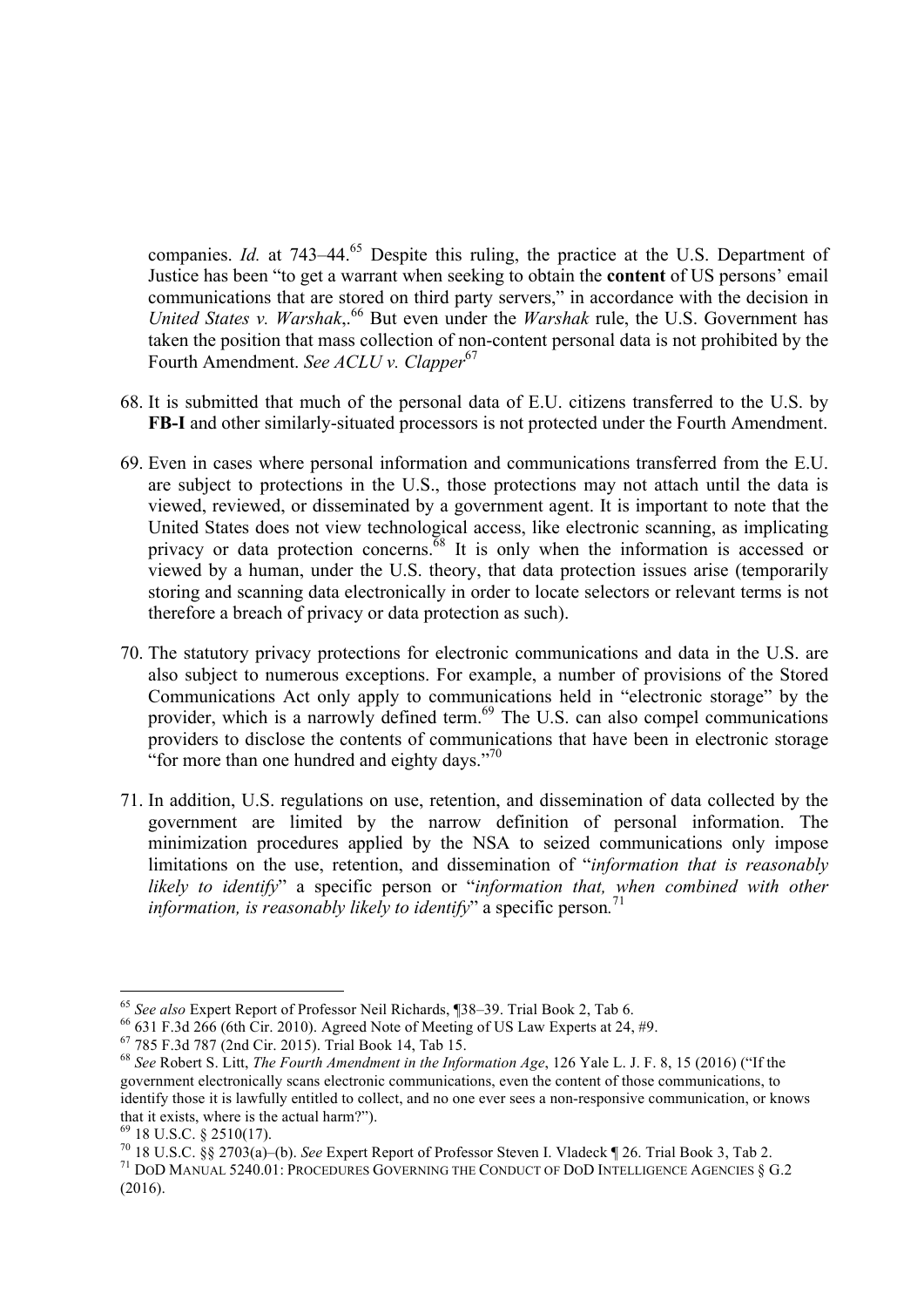- 72. It is submitted that under the operative regulations of the NSA and other members of the U.S. Intelligence Community, a wide range of personal data and private communications would not be subject to privacy protections. In particular, the "minimization procedures" adopted under **FISA** and **PPD-28** would not prevent use and dissemination of the contents of private communications. The minimization procedures would only require removal or redaction of a narrowly defined category of "personal information" in those communications.
- 73. In light of the foregoing, it is clear that the general scope of protection of personal data and private communications under U.S. law is limited.

## **b) Personal Data and Communications of non-U.S. Persons Are Excluded from Important U.S Privacy Safeguards**

- 74. Importantly, many of the privacy safeguards under U.S. law in fact operate to the exclusion of E.U. citizens situated outside the United States.
- 75. Firstly, it is submitted that the Fourth Amendment does not protect the privacy of E.U. citizens outside the United States. The experts in this case agree that the protections of the Fourth Amendment do not extend to individuals who have no "'substantial voluntary connections' to the U.S., such as physical presence in the country."72 U.S. courts have found that "the Fourth Amendment does not apply to searches and seizures by the United States against a non-resident alien in a foreign country.<sup>73</sup>
- 76. Secondly, U.S. surveillance laws authorize the collection of **foreign** communications without the requirement of individualized suspicion and in the absence of judicial oversight (see section on FISA above). Section 702 specifically authorizes broad scale surveillance of non-U.S. communications without a warrant.<sup>74</sup> The key limitations on Section 702 surveillance— namely, acquisition limits, targeting procedures, and minimization procedures—effectively exclude non-US persons' communications from protection. 75
- 77. It is true that some limitations on Section 702 surveillance apply regardless of whether the target is a U.S. person.<sup>76</sup> For instance, collection is required to be conducted, to the greatest extent reasonably feasible, to minimize the acquisition of information not relevant

<sup>&</sup>lt;sup>72</sup> Agreed Note of Meeting of US Law Experts at 19 #25.<br><sup>73</sup> United States v. Mohamud, --- F.3d. ---, No. 14-30217, 2016 WL 7046751, at \*16 (9th Cir. Dec. 5, 2016).<br><sup>74</sup> 50 U.S.C. § 1881a(a).<br><sup>75</sup> See 50 U.S.C. §§ 1881a( all 702 collection, including (1) the "foreign intelligence" purpose limitation, (2) civil remedies for unauthorized surveillance, and (3) prohibitions on secondary unauthorized use. PCLOB 702 Report at 98. Trial Book 14, Tab 56.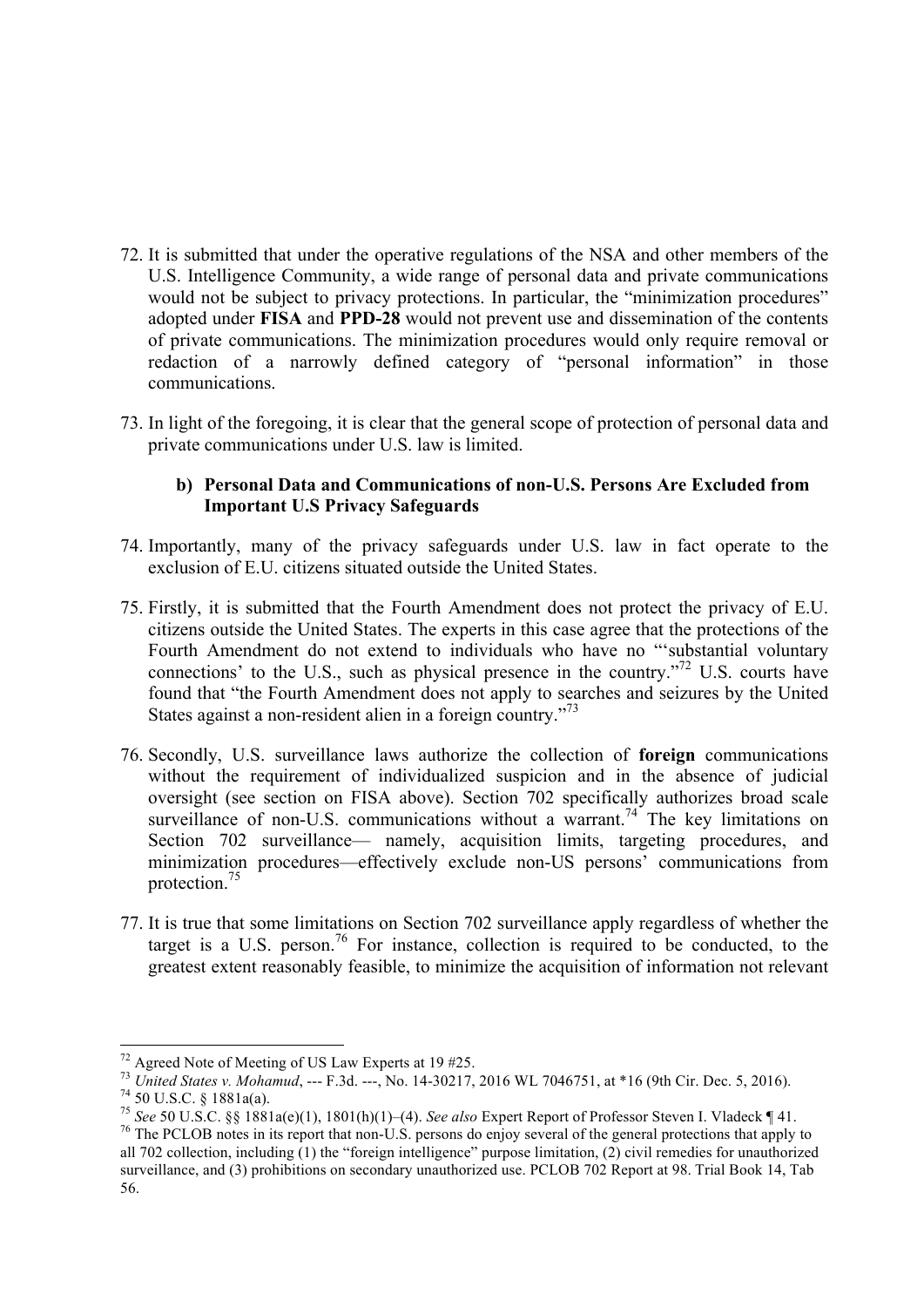to an authorized foreign intelligence purpose.<sup>77</sup> However, the caveat of reasonable feasibility is important. Even information that is "not relevant" to foreign intelligence could be lawfully captured in circumstances where it was not "reasonably feasible" to focus collection on relevant information because of technological or intelligence restraints. In any event, the "relevance" threshold is particularly low; it is noteworthy that there is no requirement for information to be "necessary" to the authorized purpose.

- 78. In addition, the U.S. has, under Section 702, gained access to international communications in bulk and scanned or processed those communications without individualized suspicion or judicial oversight in order to target certain selectors. While the exact procedure for issuing directives and collecting communications under PRISM has not been made public, the bulk searching of the contents of communications under Upstream and acquisition of non-target communications in MCTs has been discussed at length in the PCLOB 702 Report and published FISC decisions.
- 79. It is respectfully submitted, on the basis of the above, that with regard to privacy safeguards, non-U.S. citizens are in a significantly disadvantageous position.

## **c) Many Privacy Rules Are Subject to Executive Branch Modification or Rescission**

- 80. EPIC submits that many of the rules and restrictions discussed in the expert reports submitted by **FB-I** are not enshrined in law and can be modified or rescinded by the U.S. Executive at any time, at their discretion. This is a significant limitation on the long-term viability of these rules, especially during a change in administration.
- 81. Executive Order 12333, for example, is a presidential order structuring all U.S. intelligence activities.<sup>78</sup>
- 82. EO 12333 already provides broad authority to conduct signals intelligence surveillance for "foreign intelligence and counterintelligence purposes" and offers few corresponding limits on collection. None of the limits provided in the Order meaningfully restrict collection of information about foreign citizens abroad. Importantly, while recent reforms extended retention and dissemination limits in Section 2.3 to persons regardless of nationality or location, the limits on collection *were not extended*.
- 83. Presidential Policy Directive 28 (PPD-28) was a 2014 presidential order that placed certain limits on signals intelligence activities regardless of the person's nationality or location.<sup>79</sup> However, PPD-28 offered no hard limits on collection pertaining to E.U. citizen data, and expressly authorized bulk surveillance.

 <sup>77</sup> MINIMIZATION PROCEDURES USED BY THE NATIONAL SECURITY AGENCY IN CONNECTION WITH ACQUISITIONS OF FOREIGN INTELLIGENCE INFORMATION PURSUANT TO SECTION 702 OF THE FOREIGN INTELLIGENCE<br>SURVEILLANCE ACT OF 1978, AS AMENDED  $\S 3(a) (2015)$ .

<sup>&</sup>lt;sup>78</sup> Expert Report of Professor Steven I. Vladeck, ¶15. Trial Book 3, Tab 2. <sup>79</sup> Privacy Shield Annexes at 207/91.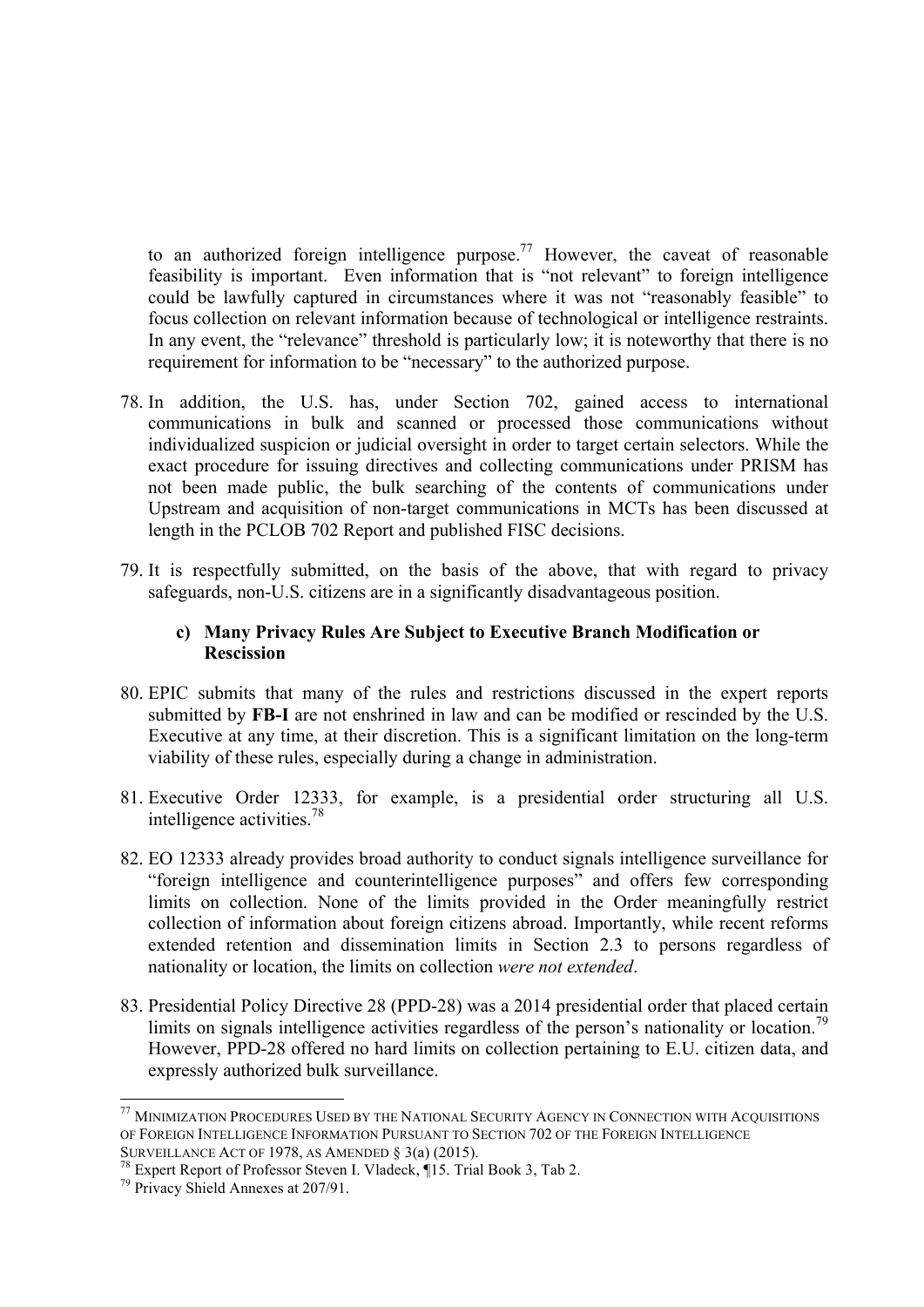84. As with EO 12333, any surveillance limitations in PPD-28 can be rescinded or modified by the President at any time.

## **VI. LACK OF EFFECTIVE REDRESS FOR E.U. CITIZENS**

- 85. It is submitted that U.S. law does not provide an effective means for E.U. citizens to seek redress for claims related to surveillance carried out in violation of their rights under Article 7 and 8 of the Charter.
- 86. Firstly, E.U. citizens with no substantial voluntary connections to the United States have no mechanism to challenge *authorized* surveillance programs that could violate their fundamental rights. Secondly, even challenges to *unauthorised* surveillance have severely restricted remedies. Thirdly, data protection remedies of access and correction are also restricted. Finally, the standing and state secrets doctrines are structural barriers that significantly restrict all forms of judicial redress in privacy cases.
- 87. Furthermore, in EPIC's view, the expert reports of Mr. Serwin and Professor Richards provide a detailed and accurate account of the limitations of the civil remedies available under U.S. law  $80$

## **a) U.S. Law Does Not Provide E.U. Citizens with Effective Redress for Violations of Their Charter Rights Arising from Authorized Surveillance**

- 88. Of the statutory provisions detailed in the expert reports, the most relevant to an E.U. citizen seeking redress for unlawful surveillance activities are 18 U.S.C. § 2712 and 50 U.S.C.  $\hat{\zeta}$  1810.<sup>81</sup> In addition to those provisions, the experts also discussed remedies available under the Computer Fraud and Abuse Act (18 U.S.C. § 1030), the Administrative Procedure Act (5 U.S.C. § 702), the Privacy Shield ombudsman mechanism, and other provisions.<sup>82</sup> None of these statutes, however, provide a means to seek redress for violations of Charter rights caused by surveillance **authorized** under U.S. law. In particular, surveillance conducted pursuant to Section 702 itself cannot be challenged under any of these statutes.
- 89. The provision of the Stored Communications Act permitting civil actions against the United States for certain violations of the ECPA and the FISA, 18 U.S.C. § 2712, limits claims to those individuals who can establish a **willful violation** of specific provisions in (1) the Stored Communications Act, (2) the Wiretap Act, (3) traditional FISA, (4) the

 <sup>80</sup> *See* Expert Report of Professor Neil Richards (Trial Book 2, Tab 6); First Memorandum of Andrew B. Serwin (Trial Book 2, Tab 2).<br>
<sup>81</sup> First Memorandum of Andrew B. Serwin at pp 2–3.

<sup>82</sup> See First Memorandum of Andrew B. Serwin at 11–12 (discussing 18 U.S.C. § 1030); Expert Report of Professor Steven I. Vladeck ¶¶ 81–83 (discussing 5 U.S.C. § 702); Second Memorandum of Andrew B. Serwin at pp 3–6 (responding to Professor Vladeck's points about 5 U.S.C. § 702); Testimony of Professor Peter Swire, Chapter 7, ¶¶ 17–18 (discussing the Privacy Shield); Expert Report of Professor Neil Richards ¶¶ 105–124 (discussing the Privacy Shield framework).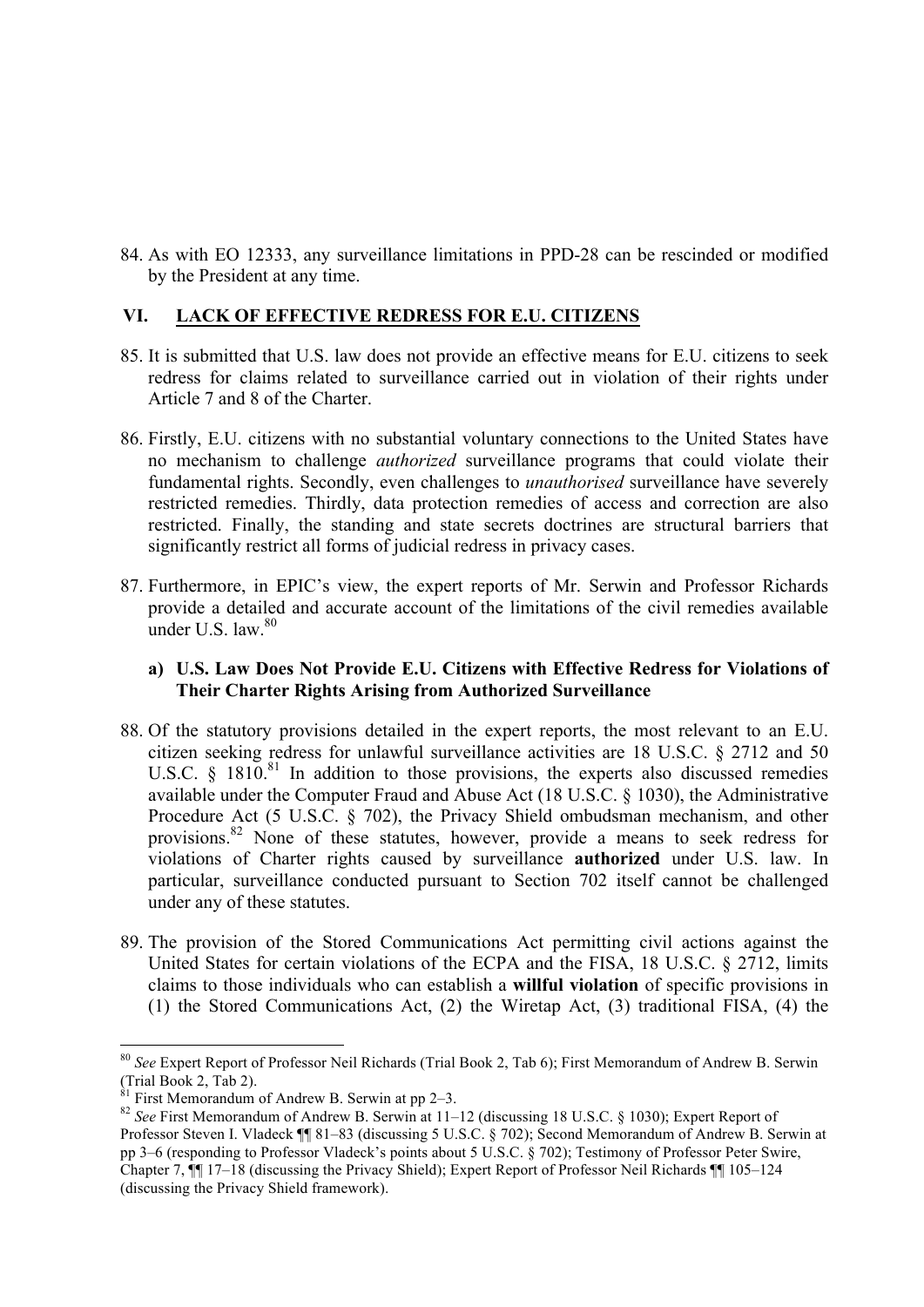FISA physical search provision, or (5) the FISA pen register and trap and trace provisions.<sup>83</sup> This imposes a prohibitively high threshold on potential claimants and provides no mechanism to challenge **authorized** surveillance that violates E.U. citizens' Charter rights. And although § 2712 does provide a remedy for the violation of certain FISA minimization procedures, it does not provide a remedy for violations of Section 702's targeting or minimization proedures.<sup>84</sup>

- 90. FISA § 1810, which provides for a civil cause of action for damages, in fact has a very narrow scope of application. The provision only applies to cases where information is used or disclosed in violation of § 1809, which makes it a criminal offense to (1) intentionally conduct **unauthorized** electronic surveillance, and (2) intentionally use or disclose information the individual knew or had reason to know was obtained through unauthorized electronic surveillance.<sup>85</sup> Surveillance conducted pursuant to directives issued under Section 702 is not actionable under FISA § 1810 because Section 702 would qualify as an "express statutory authorization" under 1809(a)(2).
- 91. The Privacy Shield ombudsman mechanism, which does provide a mechanism to seek judicial redress,<sup>86</sup> requires that E.U. citizens submitting inquiries regarding access to their personal data for national security purposes must allege a "violation of law or other misconduct" to merit referral of their complaint to an "appropriate United States Government body."<sup>87</sup> Even then, the only reassurance that the Ombudsman can provide to an E.U. citizen is that (1) their "complaint has been properly investigated" and (2) any "non-compliance" with "U.S. law, statutes, executive orders, presidential directives, and agency policies" has "been remedied."<sup>88</sup> The Privacy Shield framework thus does not provide any means to challenge **authorized** surveillance that contravenes Charter rights.
- 92. Finally, the Computer Fraud and Abuse Act (CFAA), which generally prohibits intentional access to protected systems without authorization, exempts any "lawfully authorized investigative, protective, or intelligence activity of a law enforcement agency of the United States, a State, or a political subdivision of a State, or of an intelligence agency of the United States<sup>"89</sup>
- 93. It is clear that the above statutes do not provide adequate remedies for breach of Charter Rights arising from **authorized** surveillance.

<sup>&</sup>lt;sup>83</sup> First Memorandum of Andrew B. Serwin at 2–3, 9–10.<br><sup>84</sup> *See* 18 U.S.C. § 2712(a) (listing three FISA minimization provisions: sections 106(a) [50 U.S.C. § 1806(a)], 305(a) [50 U.S.C. § 1825(a)], and 405(a) [50 U.S.C. § 1845(a)]).

<sup>&</sup>lt;sup>85</sup> See 18 U.S.C. §§ 1809(a), 1810; First Memorandum of Andrew B. Serwin at 3.<br><sup>86</sup> Expert Report of Professor Neil Richards ¶¶ 120–124.<br><sup>87</sup> Privacy Shield Annexes at L 207/75.<br><sup>88</sup> Privacy Shield Annexes at L 207/74.<br><sup></sup>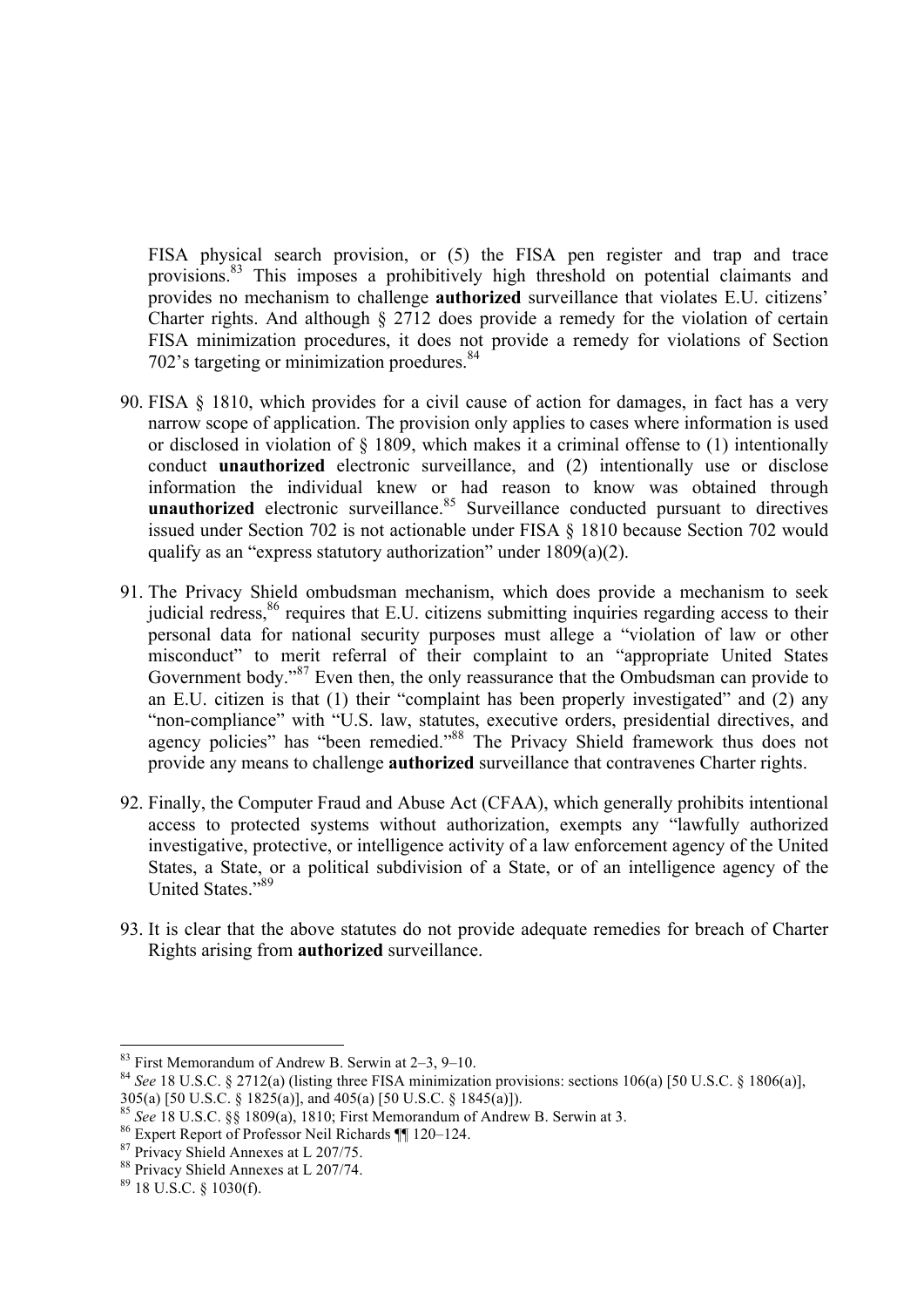## **b) Remedies that Permit Challenges to Unauthorized Surveillance are Effectively Untenable**

- 94. It is submitted that even the U.S. remedies available for **unauthorized** surveillance are so restricted as to be effectively untenable for E.U. citizens.
- 95. The doctrine of "sovereign immunity" may entirely bar any § 1810 claim against U.S. government agencies or government employees acting in their official capacity.<sup>90</sup> As a result, 1810 only provides a means to seek redress against individual government agents, acting *ultra vires*, for electronic surveillance (as narrowly defined in FISA § 1801).
- 96. Although Section 2712 of the Stored Communications Act provides a means for individuals to seek redress against the United States for unauthorized surveillance, such challenges are strictly limited. To bring a claim against the United States under § 2712, an individual must present the claim "to the appropriate department or agency under the procedures of the Federal Tort Claims Act" (FTCA), a complex statute that imposes a number of procedural restrictions.<sup>91</sup> Section  $2712$  also only provides remedies for a **wilful violation** of the SCA, the Wiretap Act, or certain FISA provisions.
- 97. Although Section 2712 provides redress for breach of certain FISA provisions, the scope of provisions covered is narrow and unrelated to surveillance on foreign citizens.<sup>92</sup> The provisions covered by § 2712 are those focused on protecting U.S. persons and those which prohibit use or disclosure of information for unlawful purposes.<sup>93</sup> Importantly, Section 2712 does not provide a remedy for a violation of the corresponding FISA provisions concerning compelled production of tangible things under FISA or of the Section 702 targeting and minimization procedures.
- 98. It is submitted therefore, that even where remedies are available relating to unauthorized surveillance, such remedies are to a large extent illusory and ineffective.

## **c) E.U. Citizens' Data Protection Rights of Access and Correction are Strictly Limited under The Judicial Redress Act, and are Subject to Discretionary Policies that are Revocable by The Executive**

99. Although the Judicial Redress Act offers a restricted set of data protection remedies against U.S. agencies for their handling of individual records, the availability of such remedies is predicated upon a series of unreviewable and revocable discretionary decisions by U.S. officials.<sup>94</sup> The robustness of such remedies is accordingly seriously undermined.

<sup>&</sup>lt;sup>90</sup> First Memorandum of Andrew B. Serwin at p.3.<br><sup>91</sup> 18 U.S.C. §b 2712(b)(1).<br><sup>92</sup> First Memorandum of Andrew B. Serwin at p.3.<br><sup>93</sup> *See* 50 U.S.C. § 1806(a); 50 U.S.C. § 1825(a); 50 U.S.C. § 1845(a)).<br><sup>94</sup> *See* Exper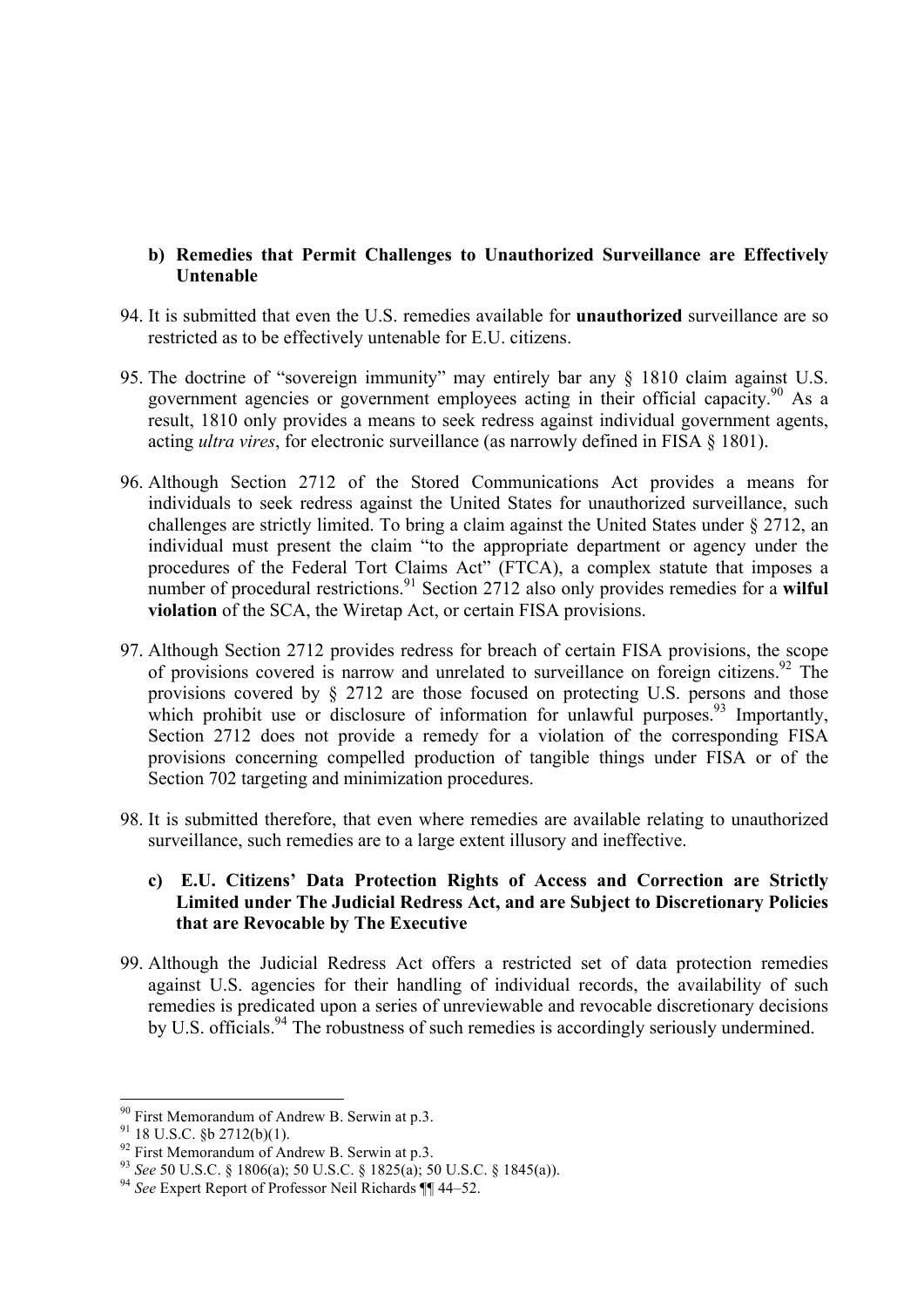- 100. As Professor Richards explains in his expert report, for an individual to have remedies against a U.S. agency under the Judicial Redress Act, that individual must be a citizen of a "covered country."<sup>95</sup> Such a designation, which is contingent on certain data transfers being conducted with the U.S., is made by U.S. officials through a discretionary process which is not subject to judicial review. However, the United States recently confirmed that the E.U. and all member states except Denmark and the United Kingdom have been designated by the U.S. Attorney General as "covered countries."<sup>96</sup>
- 101. Furthermore, remedies available to non-U.S. persons under the Judicial Redress Act are not co-extensive with those available to U.S. persons under the Privacy Act. Remedies available under the Judicial Redress Act are comparably limited in number and form.<sup>97</sup> Firstly, the Judicial Redress Act does not provide for one of the four causes of action available in the Privacy Act, namely failure to "*maintain any record concerning any individual with such accuracy, relevance, timeliness, and completeness as is necessary to assure fairness in any determination relating to the qualifications, character, rights, or opportunities of, or benefits to the individual that may be made on the basis of such record, and consequently a determination is made which is adverse to the individual*." 98 Secondly, the two analogous causes of action relating to requests for amendment of an individual's record, are permitted **only** against "designated agencies."<sup>99</sup> Designation of such agencies is again carried out through an unreviewable, discretionary decision by U.S. officials and depends on the existence of specific types of data transfers with another country or a determination that designation would be in the interest of law enforcement for the U.S.<sup>100</sup> Finally, the application of the fourth cause of action arising under the Privacy Act (namely failure to comply with any other provision of the Privacy Act or any rule promulgated thereunder, in such a way as to have an adverse effect on an individual) is limited by the Judicial Redress Act to instances of intentional or wilful conduct.<sup>101</sup> This imposes a significant and prohibitive threshold for availability of the remedy to E.U. citizens.
- 102. In light of the foregoing, it is submitted that causes of action for breach of privacy extended to non-U.S. citizens by the Judicial Redress Act are so curtailed as to fall far short of constituting effective remedies for breach of privacy. In any event, the availability of such remedies is predicated on discretionary decisions of the President.

## **d) Overarching Barriers to Redress Are Likely to Preclude E.U. Citizen Claims Involving U.S. Surveillance**

<sup>&</sup>lt;sup>95</sup> Expert Report of Professor Neil Richards ¶ 51.<br><sup>96</sup> Agreed Note of Meeting of U.S. Law Experts at p.2.<br><sup>97</sup> First Memorandum of Andrew B. Serwin at pp. 6–7. Trial Book 2, Tab 2.<br><sup>98</sup> 5 U.S.C. § 552(g)(1)(C).<br><sup>99</sup> Fir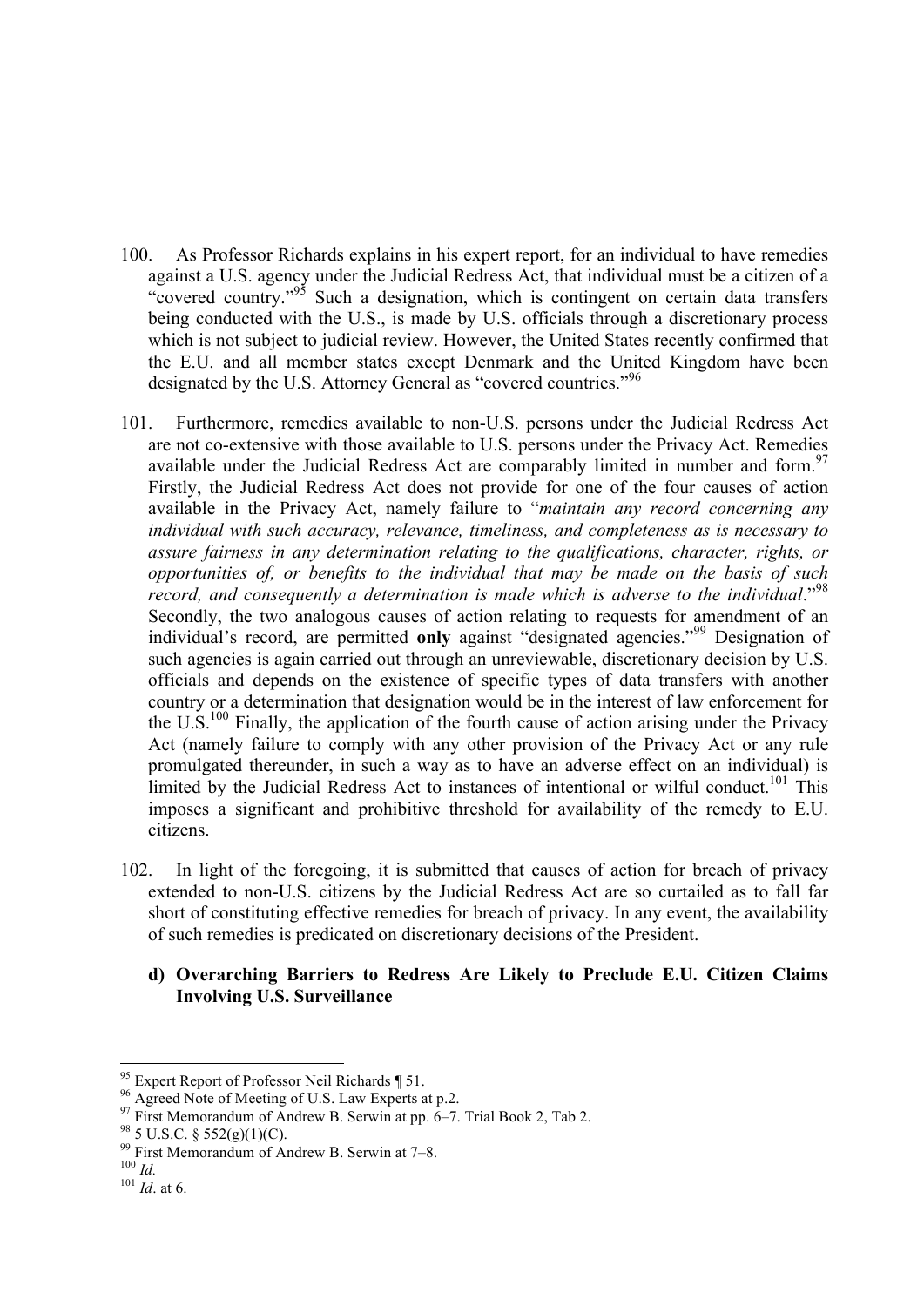- 103. It is submitted that even where it appears that one of the narrow remedies set out above, is available to an E.U. citizen, there are under U.S. law overarching barriers which would prevent effective access to such remedies. In particular, the standing doctrine and the state secrets privilege strictly limit most claims involving U.S. surveillance at the outset.
- 104. As described in the Expert Reports of Mr. Serwin, Professor Vladeck, Professor Swire, and Professor Richards, the U.S. Supreme Court has limited the availability of judicial redress in privacy and surveillance cases under the "standing doctrine."<sup>102</sup> It is submitted that under the U.S. standing doctrine, very few E.U. claimants will be able to challenge surveillance in a U.S. court.
- 105. The experts agree standing doctrine requires that, in order to bring an action in federal court, a plaintiff must demonstrate an "injury in fact," that is "fairly traceable" and "likely" to be "redressed by a favorable decision."<sup>103</sup> In *Clapper v. Amnesty Int'l USA*, the U.S. Supreme Court held that a group of plaintiffs did not have standing to challenge the Section 702 surveillance program even though the plaintiffs were a group of attorneys, advocates, and others who routinely communicated with foreigners abroad.<sup>104</sup> The Court concluded the plaintiffs' claim that their communications would being collected under Section 702 was "too speculative to satisfy the well-established requirement that threatened injury must be 'certainly impending'" and that the plaintiffs' injury was not "fairly traceable" to Section 702.<sup>105</sup>
- 106. *Clapper v. Amnesty* presents significant hurdles for plaintiffs seeking to challenge surveillance programs in the United States.<sup>106</sup> In order to challenge Section  $702$ surveillance under the *Clapper* standard, an individual would have to establish that either (a) their communications had already been intercepted by the United States, or (b) the interception of their communications is "certainly impending." In either case, they would need to establish the particular statutory authority used by the United States to authorize the collection. Surveillance is, of course, conducted in secret. It is likely to be impossible for the potential claimant to establish with certainty the specific statutory authority used to conduct the surveillance and indeed whether a particular individual was the subject of surveillance. The specific statutory authority used to conduct the surveillance may be impossible for a plaintiff to establish with certainty, as is whether a particular individual was surveilled. Yet, without this information, a plaintiff attempting to challenge surveillance will not be able to establish standing. By its nature, a claim arising from surveillance is likely to be speculative and to fail the *Clapper* test.

<sup>&</sup>lt;sup>102</sup> First Memorandum of Andrew B. Serwin at 13–16; Expert Report of Professor Steven I. Vladeck ¶ 89–95; Testimony of Professor Peter Swire, Chapter 7, ¶¶ 87–92; Second Memorandum of Andrew B. Serwin at 1–3;

Expert Report of Professor Neil Richards ¶¶ 69–96.<br><sup>103</sup> Agreed Note of Meeting of U.S. Law Experts at 33.<br><sup>104</sup> 133 S. Ct. 1138, 1145 (2013).<br><sup>105</sup> *Id.* <sup>106</sup> *See* Expert Report of Professor Neil Richards ¶ 93.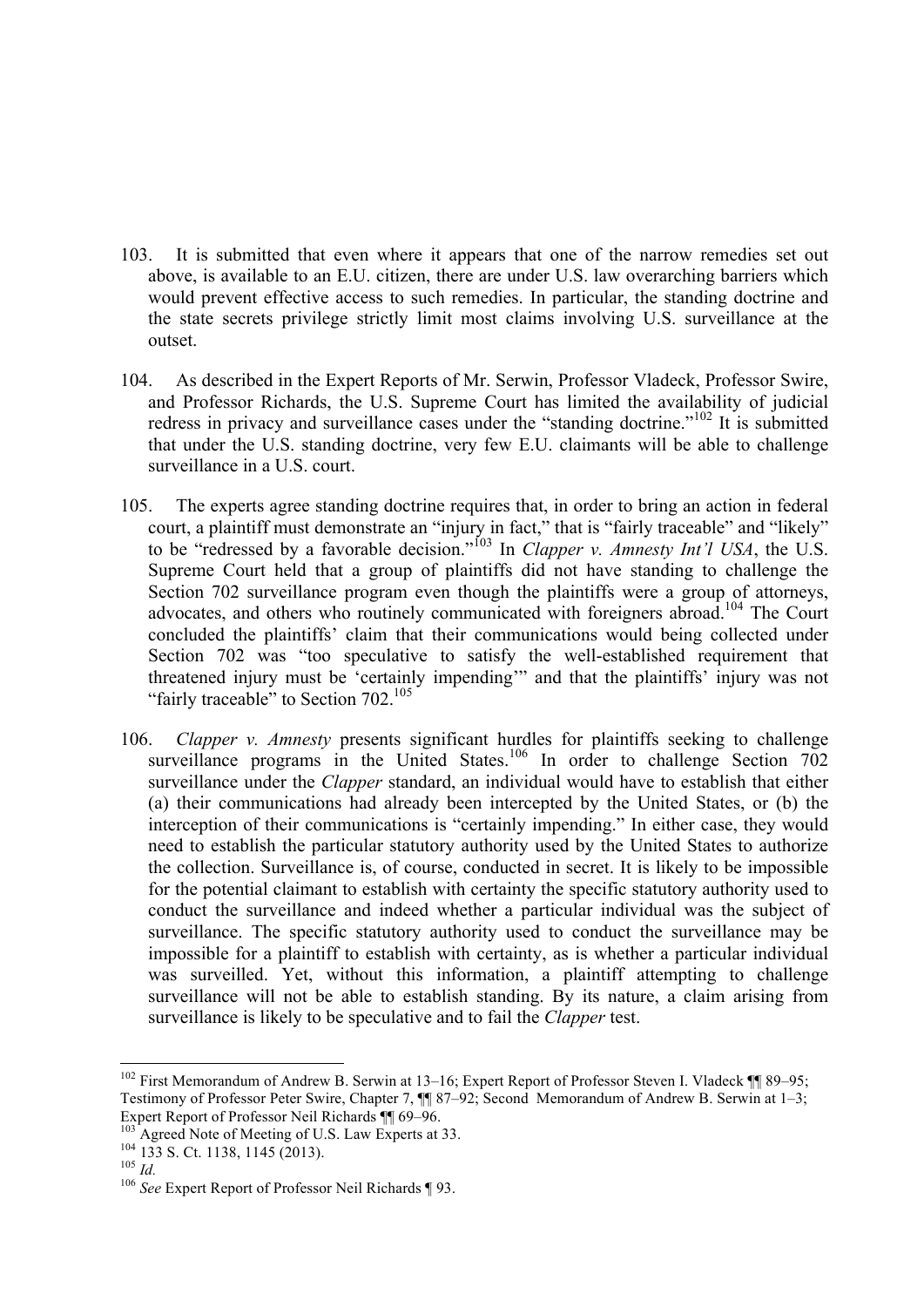- 107. The cases discussed in Professor Vladeck's report, Mr. Serwin's second report, and in the joint expert statement are the exceptions that prove the rule. First, the lower court decisions that have found standing to challenge NSA surveillance were brought by U.S. plaintiffs who could assert a Fourth Amendment injury.<sup>107</sup> Nothing in Professor Vladeck's report supports the conclusion that E.U. citizens could establish an injury under Article III even if they *could prove* that they had been subject to surveillance. In particular, an E.U. citizen could not assert a constitutional *or* statutory injury if they sought to challenge surveillance authorized under Section 702. Second, the "concrete" injury requirement outlined in *Spokeo* is an additional obstacle to plaintiffs seeking to assert privacy claims in the United States, though the experts disagree on the significance of the obstacle that the concreteness test poses.<sup>108</sup> The record shows that a significant number of post-*Spokeo* privacy claims have been rejected under the concreteness test,<sup>109</sup> and the reports of Professor Vladeck and Professor Swire do not provide evidence to show that E.U. plaintiffs could overcome this hurdle in challenging government surveillance programs absent some alleged Fourth Amendment injury.
- 108. A second major barrier to the adjudication of surveillance-related claims against the United States is the state secrets doctrine, which can result in exclusion of evidence or even the dismissal of cases against the government.
- 109. The U.S. Supreme Court has held that where there is a "reasonable danger that compulsion of the evidence will expose military matters which, in the interest of national security, should not be divulged," that evidence is privileged.<sup>110</sup> As Professor Vladeck explains in his report, the state secrets doctrine includes both the "*Totten* bar" and the "*Reynolds* privilege."<sup>111</sup> Under the *Totten* bar, a court can "completely bar adjudication of claims premised on state secrets"—as, for example, where classified information would be necessary to establish standing, or where the very subject matter of the suit is secret.<sup>112</sup> Under the *Reynolds* privilege, the court can exclude certain secret evidence from the case. Indeed, in a recent challenge to Section 702 "upstream" surveillance program on Fourth Amendment grounds, the case was dismissed on state secrets grounds.<sup>113</sup> The experts agree

 <sup>107</sup> *See Schuchardt v. Obama*, 839 F.3d 336 (3d Cir. 2016) (concerning a challenge to Section 702 brought by a Virginia resident); *ACLU v. Clapper*, 785 F.3d 787 (2nd Cir. 2015) (concerning a challenge to Section 215 brought by a civil rights organization based in New York); *Valdez v. NSA*, No. 15-584 (D. Utah Jan. 10, 2017) (concerning a challenge to alleged bulk surveillance during the 2002 Olympics brought by six individuals who lived in Utah at that time); *Klayman v. Obama*, 142 F. Supp. 3d 172 (D.D.C. 2015) (concerning a challenge to Section 215 brought by individuals and an organization in the District of Columbia).

<sup>&</sup>lt;sup>108</sup> See Expert Report of Professor Neil Richards ¶¶ 85–96; Agreed Note of Meeting of U.S. Law Experts at 34– 36.

<sup>109</sup> *See* Calli Schroeder, *Intangible Privacy Harms Post-Spokeo*, Privacy Tracker, Westin Research Center (Dec. 15, 2016).<br><sup>110</sup> United States v. Revnolds, 345 U.S. 1, 10 (1953). Trial Book 8, Tab 36.

<sup>&</sup>lt;sup>111</sup> Expert Report of Professor Steven I. Vladeck  $\parallel$  100. Trial Book 3, Tab 2.<br><sup>112</sup> *Ibid.*<br><sup>113</sup> *See Jewel v. NSA*, No. 08-4373, 2015 WL 545925 (N.D. Cal. Feb. 10, 2015).